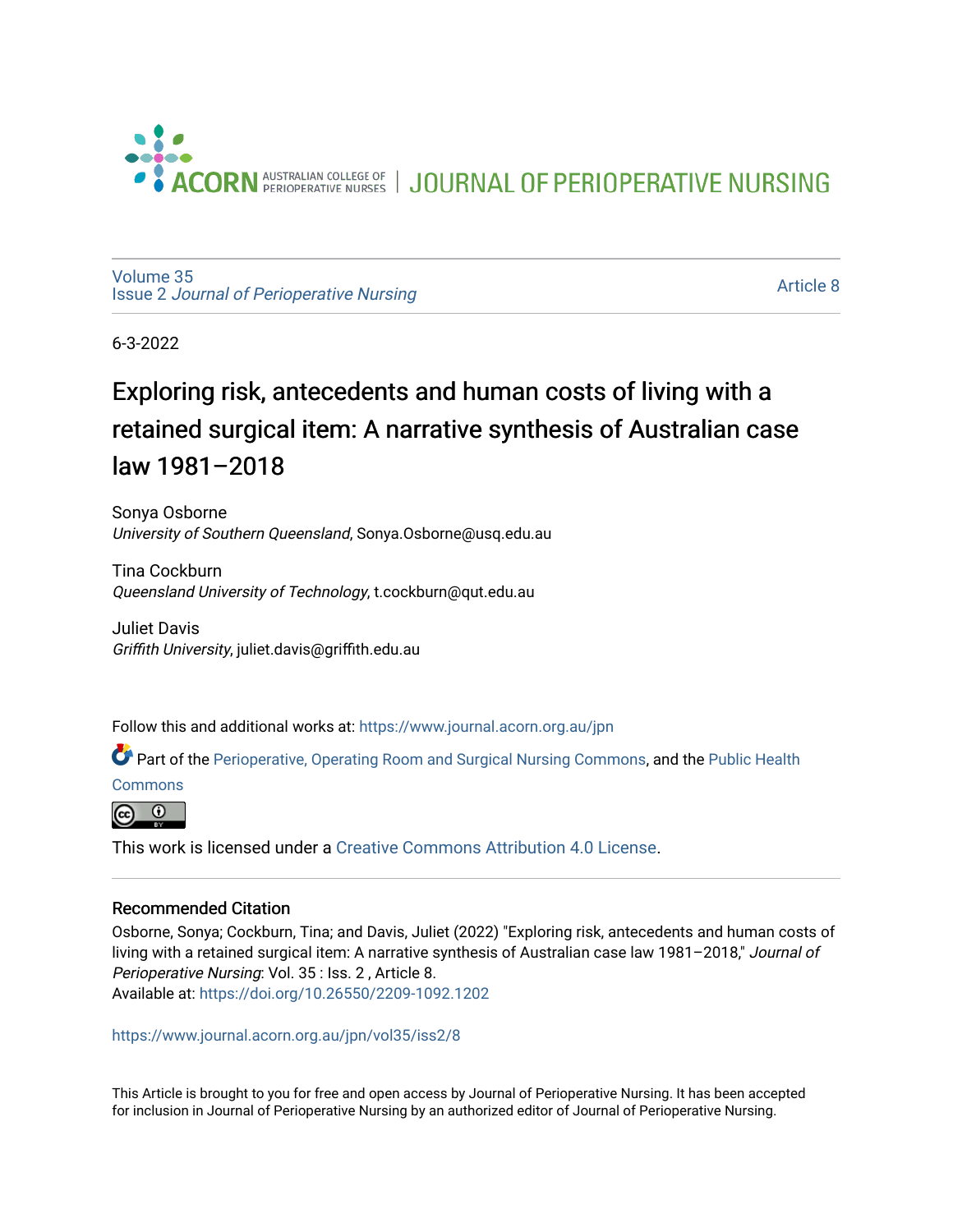#### Authors

#### Sonya Osborne

School of Nursing and Midwifery, University of Southern Queensland, Ipswich, Queensland, Australia

#### Tina Cockburn

Australian Centre for Health Law Research, Queensland University of Technology, Brisbane, Queensland, Australia

#### Juliet Davis

Griffith Criminology Institute, Griffith University, Mt Gravatt, Queensland, Australia

#### Corresponding author

#### Sonya Osborne

School of Nursing and Midwifery, University of Southern Queensland, Ipswich, Queensland, Australia Email [Sonya.Osborne@usq.edu.au](mailto:Sonya.Osborne%40usq.edu.au?subject=)

This paper is reprinted from [doi.org/10.2147/JMDH.S316166](https://doi.org/10.2147/JMDH.S316166) under a [CC BY 4.0](https://creativecommons.org/licenses/by/4.0/) international license.

# Exploring risk, antecedents and human costs of living with a retained surgical item: A narrative synthesis of Australian case law 1981–2018

### Abstract

**Objective(s):** This study aimed to critically examine the circumstances contributing to, and the human costs arising from, the retention of surgical items through the lens of Australian case law.

Design, setting and participants: We reviewed Australian cases from 1981 to 2018 to establish a pattern of antecedents and identify long-term patient impacts (human costs) of retained surgical items. We used a modified fourstep process to conduct a systematic review of legal doctrine, combined with a narrative synthesis approach to bring the information together for understanding. We searched LexisNexis, AustLII, Coroner Court websites, Australian Health Practitioner Regulation Agency Tribunal Decisions and Panel Hearings, Civil and Administrative Tribunal summaries, and other online sources for publicly available civil cases, medical disciplinary cases, coronial cases and criminal cases across all Australian jurisdictions.

Results: Ten cases met the inclusion criteria, including one coronial case, three civil appeal cases and six civil first instance cases. Time from item retention to discovery ranged from 12 days to 20 years, with surgical sponges the most frequently retained item. Five case reports indicated possible deviations from standard protocols regarding counting procedures and record-keeping. In the four cases that reported on count status, the count was deemed correct at the end of surgery. Case reports also showed the human costs of retained surgical items, that is, the long-term impacts on patients associated with a retained surgical item. In eight of the nine civil cases, ongoing pain was the most frequently reported physical symptom; in three cases, patients suffered psychosocial symptoms requiring treatment.

Conclusion: While there was little uniformity in the items retained or how items came to be retained, we identified significant time delays between item retention and item discovery, coupled with long-lasting physical and psychosocial harms suffered by patients living with a retained surgical item. Current prevention strategies, including national standards-based professional practices, are not always effective in preventing retained surgical items. An internationally standardised taxonomy and reporting criteria, more consistent reporting, and open access to event and risk data could inform a more accurate global estimate of risk and incidence of this hospital-acquired complication.

Keywords: unintended retained foreign object, retained surgical item, retained surgical instrument, retained surgical sponge, gossypiboma, sentinel event, adverse event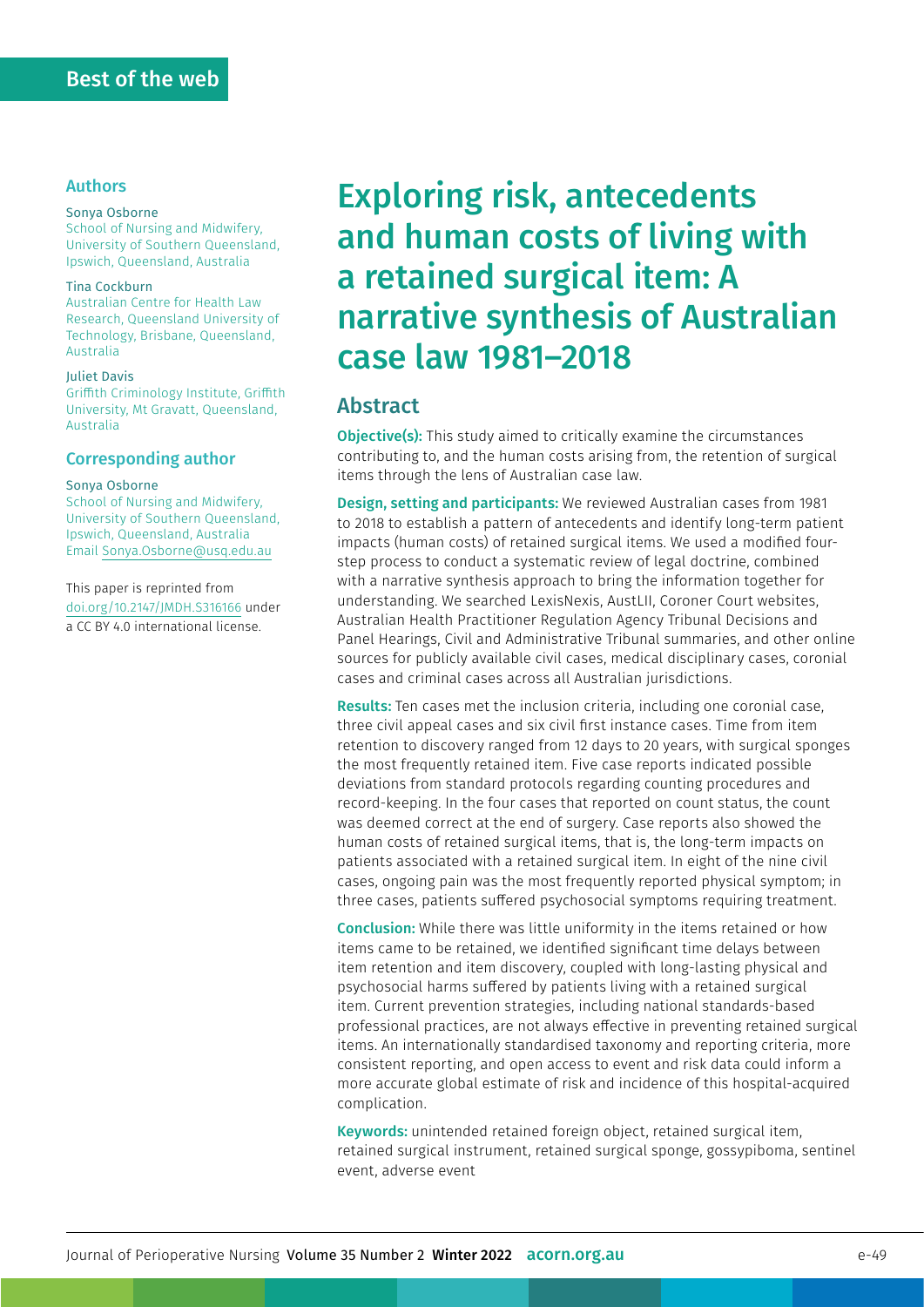# Introduction

The total global volume of surgical operations performed in 2012 was estimated at almost 313 million procedures,<sup>1</sup> and the rate is undoubtedly increasing as the burden of disease requiring interventional surgery increases.<sup>2</sup> In the same year, the International Surgical Outcomes Study Group estimated an in-hospital surgical complication rate of 16.8 per cent. 3 From this, we can extrapolate that over 50 million patients will suffer from a surgical complication in their lifetime. Comparatively, the incidence of in-hospital surgical complication in Australia and New Zealand was reported to be 20 per cent in 2013, $4.5$  which was higher than the international average. More recently, a New Zealand study found that 40 per cent of patients reported experiencing a surgical complication,<sup>6</sup> another indication that surgical complication rates may be rising.

Although surgical complications seem ubiquitous, adverse events, which result in harm to a person receiving care, are potentially preventable. One such adverse event is when a surgical item is unintentionally left behind in the patient after surgery, also known as a retained surgical item (RSI). In most jurisdictions around the world, an RSI is a reportable adverse event. We previously reported findings from this review in our analysis of the key legal issues arising from RSI claims for compensation and the phenomenon of the vanishing trial in Australia.7 In this paper, we focus our attention on understanding the risks, antecedents and human costs of living with a retained surgical item and make recommendations to improve detection, responses and reporting.

# **Background**

### Risk and prevention of retained surgical items

Over the last decade, common risk factors for RSIs have been reported in the international literature, $8-14$  and the list is growing. For example, in 2018, Steelman et al. examined 319 event reports of retained surgical sponges submitted to the Joint Commission in the United States of America (USA) and identified more than 1400 contributing factors across eight broad categories, with most relating to human factors (interaction between humans, such as staff orientation and supervision, medical staff credentialing and peer review, staffing levels and skill mix), leadership (e.g. policies and procedures and compliance, nursing and medical leadership, and organisational culture) and communication (e.g. oral, written and electronic, and with doctors, with administration and among staff).<sup>15</sup>

Prevention strategies are consistent around the world and supported by national professional organisation standards for practice, or local policies and procedures. Strategies range from manual counting of accountable items to reconcile baseline counts (undertaken before incision) with final counts (undertaken before wound closure); methodical wound exploration prior to wound closure; clear processes to be undertaken in the event of an incorrect surgical count, such as searching in the patient, in and around the aseptic field, and in the operating room environment for the missing item; use of radiographs of the operative site to locate the missing item; and effective communication among the surgical team.16 Surgical teams routinely rely on discrepancies – for example, an incorrect count

– in the manual surgical count procedure as a prevention strategy to identify situations of potential or actual RSIs. However, evidence suggests that sole reliance on manual counting procedures and radiographs (x-rays) are inadequate prevention strategies. Large seminal trials estimate that manual counting procedures are only 77 per cent effective in picking up an  $RSI<sup>17</sup>$  and intra-operative x-rays are only 67 per cent effective in picking up RSIs.18 Furthermore, in 62 to 88 per cent of RSI cases, the count at the end of the procedure was actually reported as correct.<sup>10,18,19</sup> In the past decade, several adjunctive technologies have been incorporated into prevention strategies, such as radio frequency identification (RFID), bar coding of surgical items or other automated counting technologies<sup>20-22</sup>; however, none of these newer technologies are used consistently across jurisdictions or facilities.

### Global incidence and prevalence of retained surgical items

Quantifying the incidence and prevalence of RSIs is problematic. The most frequently quoted estimates to date of the incidence of RSIs from the published literature range from 1 in 5500 to 1 in 18760 in-patient operations.<sup>10,17,18</sup> Around the world, the true incidence is difficult to accurately quantify due to inconsistencies in reporting criteria and reporting requirements. The Organisation for Economic Cooperation and Development (OECD), an intergovernmental economic organisation of 37 member countries, reports annually on key indicators for population health and health system performance. In 2017, the OECD reported that an average rate in 2015 for a foreign body left in during a procedure was 5.4 per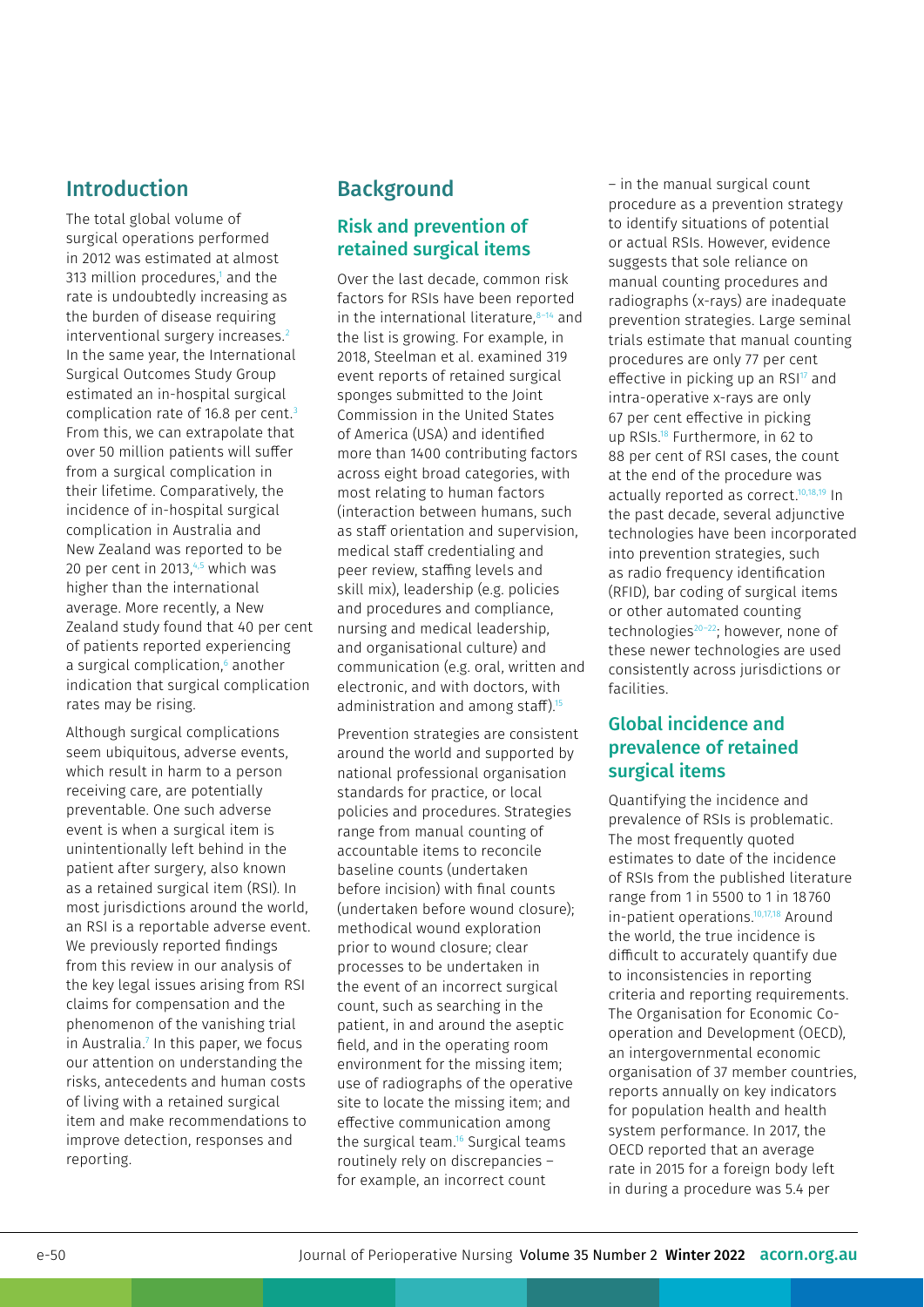100000 surgical discharges, ranging from 0.2 per 100000 (Poland) to 12.3 per 100 000 (Switzerland).<sup>23</sup> In the 2019 data, the average rate had decreased slightly to 5.2 per 100000 surgical discharges.<sup>24</sup>

Attempts to quantify incidence or prevalence of RSIs have historically been drawn mainly from studies of incident reports and, in some cases, medical insurance claims. It has long been established that adverse events are underreported and studies in the last decade continue to support this finding. A retrospective study $25$  of 5375 patient records in 14 hospitals in the Netherlands compared adverse events found in the patient records against the four main mechanisms of reporting: informal patient complaints, formal patient complaints, incident reports submitted by health professionals, and medico-legal claims filed by patients. Of the 498 adverse events identified in the patient records, only 18 (3.6%) were found in one or more of the four reporting systems.<sup>25</sup>

### Retained surgical items and the Australian context

In 2004, Australian health ministers agreed on a national core set of eight sentinel events requiring mandatory reporting by all Australian public hospitals,<sup>26</sup> with RSIs being one of the eight. Comparatively, the incidence of RSIs in Australia is higher than the international OECD average, with a reported rate in Australia in 2015 of 8.8 per 100000 surgical admissions,<sup>23</sup> decreasing to 8.2 per 100000 surgical admissions in 2017.24 In the ten years between 2005–2006 and 2015–2016, 322 incidents of RSIs requiring re-operation or a further surgical procedure were reported by Australian hospitals.27 In Australia, the true incidence and prevalence is also difficult to accurately quantify

due not only to inconsistencies in national reporting requirements but also inconsistencies in the types of organisations that are required to report. For instance, mandatory reporting does not apply to private facilities in all states (see Supplementary material S1). Individual state and territory government reports detail events and circumstances, usually explored by root-cause analysis, as possible contributors to retention in specific cases. While these reports provide a useful snapshot of actual reported incidents, they contain limited detail on antecedents for retention or on the longer-term impacts on patients.

Discovery of an RSI usually occurs while the patient is still in hospital or shortly after discharge. Despite international, state and territory government reports compiled from mandatory reporting, we still know little about the antecedents to items being retained or the unintended and long-term consequences of RSIs. Other publicly available data sources, such as case law reports, could provide more and different information that may assist in accurately quantifying the true incidence and risk and allow us to fully appreciate the aftermath and long-term consequences of RSIs.

With this in mind, a review of legal cases brought before a court or tribunal has the potential to offer valuable additional insights that may contribute to the collection of prevention measures currently in place. These cases may provide supplementary insight into the factual circumstances, antecedents and impacts of retention, given that detailed information is required for determining legal responsibility and personal and economic damages. Thus, the purpose of this study was to describe a methodology for reviewing legal documents and critically examine the circumstances contributing to, and the human costs (long-term patient impact) arising from, the retention of surgical items through the lens of Australian case law.

# Methods

We adopted the four-step process for conducting a systematic review of legal doctrine described by Baude et al.28 to enable better analysis of claims made about legal doctrine and reduce actual or perceived researcher bias. The four steps for conducting the systematic review were:

- 1. establishing a clear and precise legal question
- 2. defining a sample of cases
- 3. explaining how cases will be weighted
- 4. critically analysing the cases to inform a stated conclusion. $28$

A protocol for this review has not been previously published.

### Legal questions guiding the critical case review

The research questions guiding the review were:

- 1. What are the material factual circumstances of cases concerning RSIs in Australian hospitals brought before Australian courts and tribunals from 1981 to 2018?
- 2. Can a pattern of antecedents for risk of RSIs be established from analysing case law to:
	- determine a more accurate estimate of patient risk, and
	- offer insight into additional strategies for reducing risk or prevention?
- 3. What are the long-term impacts on patients associated with an RSI?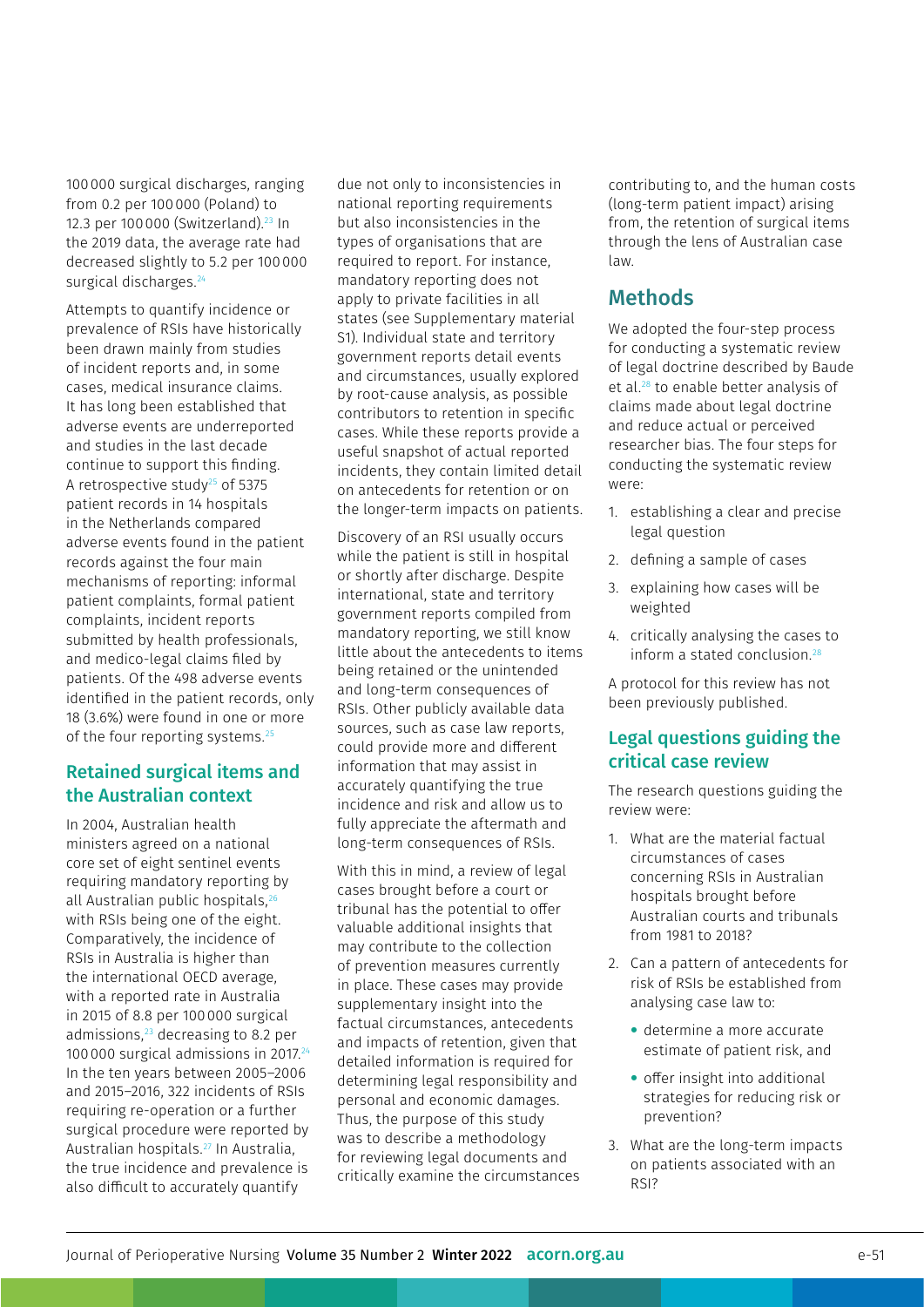### Sample of cases and search strategy

Cases were included in the sample if they met the following inclusion criteria: civil claims, criminal cases, medical disciplinary cases and coronial court cases from 1981 to 2018 from Australian jurisdictions concerning incidents of RSIs in Australian hospitals. The search start date was 1981 because national guidance for nurses working in the operating room for the management of accountable items used during surgery was first published in 1980 by the professional body then known as the Australian Confederation of Operating Room Nurses.29 Cases were excluded if a surgical item was intentionally retained and later removed without incident and no harm was attributed to that item.

Using variations of the search terms surg\* OR medical AND retain\* OR "adverse event" AND count and related words, the following publicly available data sources were searched for the period 1981 to 2018: LexisNexis (searches for Australian case law), Australasian Legal Information Institute (AustLII) (searches of state and territory professional regulatory boards), coroners' courts for each state and territory (for summaries of coronial cases), civil and administrative tribunal decisions in all jurisdictions (for health practitioner case summaries), and the Australian Health Practitioner Regulation Agency (AHPRA) Medical Board and Nursing and Midwifery Board Panel tribunal hearings (for health practitioner case summaries).

We sought to consider all online cases relating to the research questions within the relevant period; however, the disparate nature of these online sources meant that the chronological cut-off for the online availability of legal cases

varied across platforms. The full search strategy parameters, brief descriptions of the key databases searched and an example of the search string used in LexisNexis can be found in Supplementary materials S2–S4.

#### Weighting of included cases

As we had no preconceived expectations of how many or what type of cases would be found, cases were equally weighted. However, following the legal doctrine of precedent, which provides that similar cases should be decided in similar ways and achieve similar outcomes, it could be appropriate to give cases whose reasoning is partly rejected or disputed by the courts in subsequent cases less weight in the final analysis, and give those cases which were considered and followed in subsequent cases more weight.

### Method for critical case analysis

Following a systematic search of case law, the included cases were reviewed by a university law professor (TC) with experience in civil medical litigation and case law review and cross-checked by the project law research assistant (JD). Key case characteristics were extracted, and a coding framework was settled upon by the research team (TC, JD, SRO). The cases were then coded, critically analysed and synthesised to draw out key trends. These trends were then expanded into narrative summaries of the relevant facts and law in each case and discussed by the research team. Details of the data extracted can be found in Supplementary material S5.

This approach to legal doctrine review was strengthened by using a narrative synthesis approach, which relies mainly on the use of words and text to summarise and explain

the findings from the included cases. Although originally described for use with systematic reviews of intervention effectiveness or factors influencing the implementation of interventions, we adopted the general framework for narrative synthesis described by Popay et al.<sup>30</sup> to 'tell the story' of the findings from the included cases. The four main elements of the narrative synthesis framework were:

- 1. developing a theory of how, why and for whom the prevention interventions work (or in the case of RSIs, did not work)
- 2. developing a preliminary synthesis of findings
- 3. exploring relationships in the data
- 4. assessing the robustness of the synthesis for drawing and generalising conclusions.

The theory underpinning our narrative synthesis is James Reason's accident causation model,<sup>31</sup> which proposes that in complex systems multiple barriers or layers exist to prevent accidents and errors and that failure in the system can occur if the plan is adequate but associated actions are not deployed as intended or that the actions go as intended but the plan is flawed.<sup>32</sup>

# Results

As depicted in Figure 1, from a search pool of 5728 case records (after two duplicates were removed), only 11 decisions reporting on ten cases $33-43$ were found concerning incidents of RSIs and meeting the inclusion criteria, including one coronial case,<sup>43</sup> three civil appeal cases, $33,34,39$  and six civil first instance cases, 35,38,40-42 including two decisions referring to the same legal matter.<sup>36,37</sup> Despite the small sample of cases available, it is possible to derive a number of observations about how RSI claims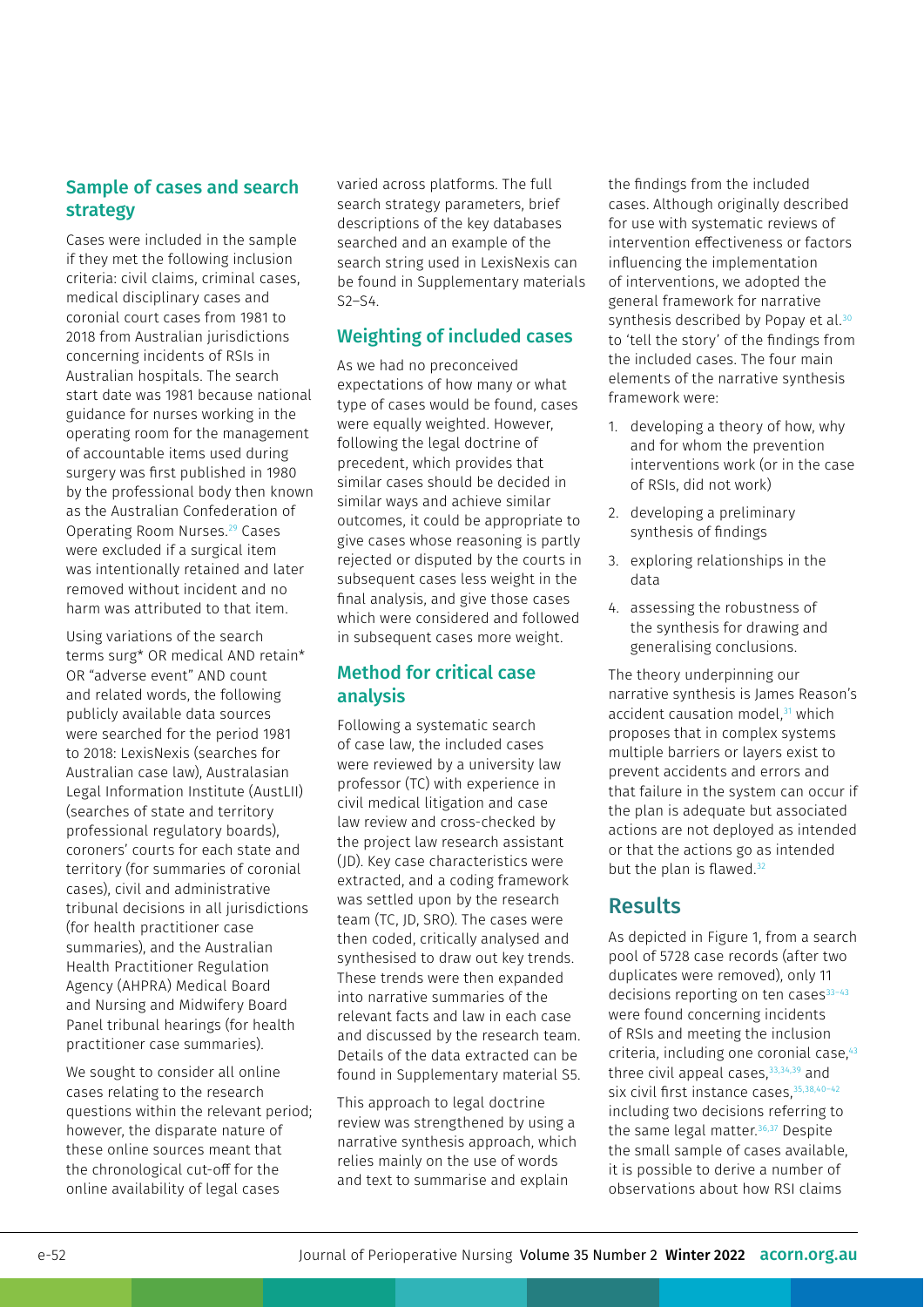

#### Figure 1: Australian case law flow diagram

(Diagram adapted from Moher D, Liberati A, Tetzlaff J, Altman DG. The PRISMA Group. Preferred reporting items for systematic<br>reviews and meta-analyses: The PRISMA statement. PLoS Med. 2009;6(7):e1000097).<sup>44</sup>)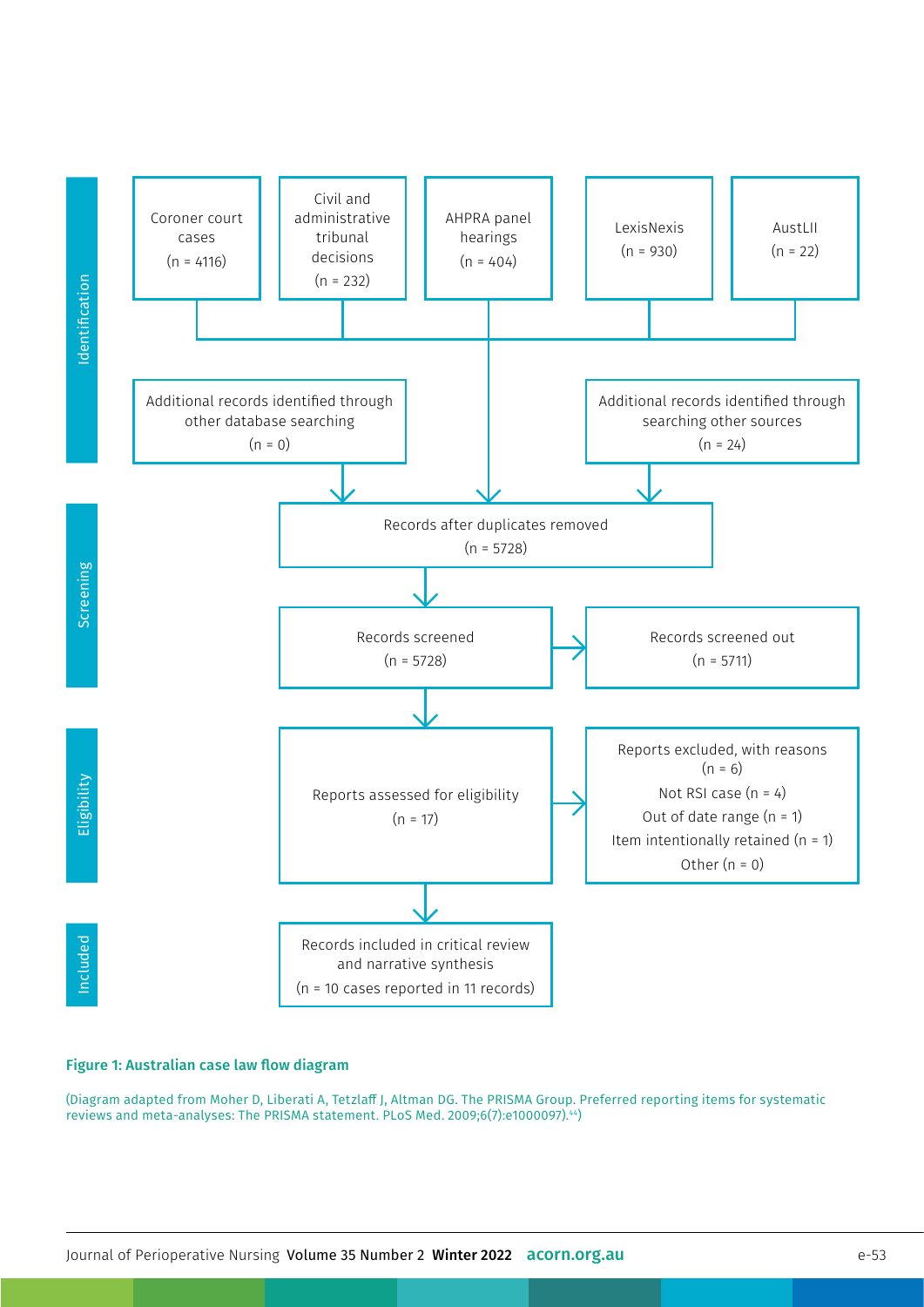are considered in the Australian legal system. It should be noted that the majority of the ten cases located are unreported, with only two involving a final consideration of liability and damages.<sup>33,39</sup>

Most cases reviewed were procedural, which means that the plaintiff (usually, this was the patient or patient's family or estate) sought the Court's permission (called 'leave' in legal terms) to bring an action, usually against the surgeon, the nurses, and/or the hospital or health service organisation, outside the limitation period (including an appeal against the dismissal of a matter),<sup>34</sup> or to amend their previous statement of claim based on new evidence.35,38 Under Australian law, a statute of limitation restricts the time within which a person (the plaintiff) can commence proceedings and a medical negligence case cannot generally be brought after three years from the date on which the cause of the action was discoverable to the plaintiff.<sup>45</sup>

A brief summary of the findings of key characteristics from each of the 10 included cases are presented in Table 1. A more detailed summary of findings table, including the material factual circumstances of the cases, antecedents for risk, and long-term impacts, can be found in Supplementary materials S6 and S7.

### Material factual circumstances of cases concerning retained surgical items

#### Types of surgery and items retained

The legal cases revealed little uniformity in the items retained as presented in Table 1 – silicon tubing in the abdominal cavity retained during a laparoscopy stomach banding operation<sup>40</sup>;

Kirschner-wire (K-wire) fragment retained in the right hand after an open reduction and multiple K-wire fixation<sup>38</sup>; one instance of a drainage tube retained after a recurrent umbilical hernia<sup>35</sup> and another after a hysterectomy<sup>42</sup>; a straight needle, which had migrated into the heart after being retained during a hysterectomy<sup>36,37</sup>; a broken piece of forceps retained in the body after an appendicectomy<sup>34</sup>; one instance of a surgical sponge being retained in the patient's abdominal cavity at the conclusion of a colectomy,<sup>41</sup> two instances of a sponge being retained after the patient underwent a hysterectomy<sup>33,39</sup> and a final instance of a sponge being accidentally retained after being initially left in situ deliberately to stem intra-abdominal bleeding.<sup>43</sup> While the majority of cases involved open abdominal or pelvic surgical procedures (n = 8), one case was a minimally invasive abdominal surgical procedure, and one case was an orthopaedic upper limb procedure. The most frequently retained item was the surgical sponge, which occurred in four of the ten cases.

#### Means of discovery and disclosure of retained surgical items

Time from retention to discovery of RSIs ranged from 12 days to 20 years with significant disparity in the manner of discovery of the retained item across the cases (see Table 1). In most cases, the discovery came after the patient presented with physical symptoms. In one case,36,37 a retained straight surgical needle was discovered incidentally after a chest x-ray for an unrelated condition; and in another, a retained surgical sponge was discovered after presentation to the emergency room following a fall.<sup>41</sup> In two other cases, the RSIs were device fragments

that were known to be retained at the time of the surgery – a broken forceps tip in *Gaynor v. Milton*34 and a broken piece of a K-wire in *Kenjar v. Australian Capital Territory.*<sup>38</sup>

A notable feature in three of the reviewed cases was a failure to identify a retained item that was visible on post-operative x-ray scans taken at the time of the suspected missing item. In *Kenjar v. Australian Capital Territory*, 38 the patient underwent day surgery for an open reduction and multiple K-wire fixation to his right hand on 26 August 2008, and a later surgery on 16 September 2008 to remove the K-wires. Images taken during the earlier surgery revealed a fragment of K-wire retained in his right hand, but no action was taken to remedy this until the patient returned to hospital, with pain and swelling in his right hand, necrotic skin and an abscess, on 30 September 2008, 14 days later. In *O'Hagan v. Sakker*, 41 the patient, who suffered from longstanding abdominal and pelvic problems, underwent a partial removal of her colon on 10 August 1992 and consequently experienced fevers, abdominal cramps and loss of bowel control. She had an abdominal x-ray on 7 June 2003 in anticipation of a planned colonoscopy procedure. This x-ray film showed the retained surgical pack in the patient's abdominal cavity; however, the Court accepted that she was not informed of this x-ray finding in 2003, when it was initially examined. The patient underwent an abdominoplasty in February 2005 and a further colonoscopy in February 2007; however, there was no evidence that x-rays were taken or viewed for these surgeries. The foreign body, which by the time of its removal was 'about the size of a grapefruit', was only discovered in late September 2007 when the patient was admitted to hospital suffering from abdominal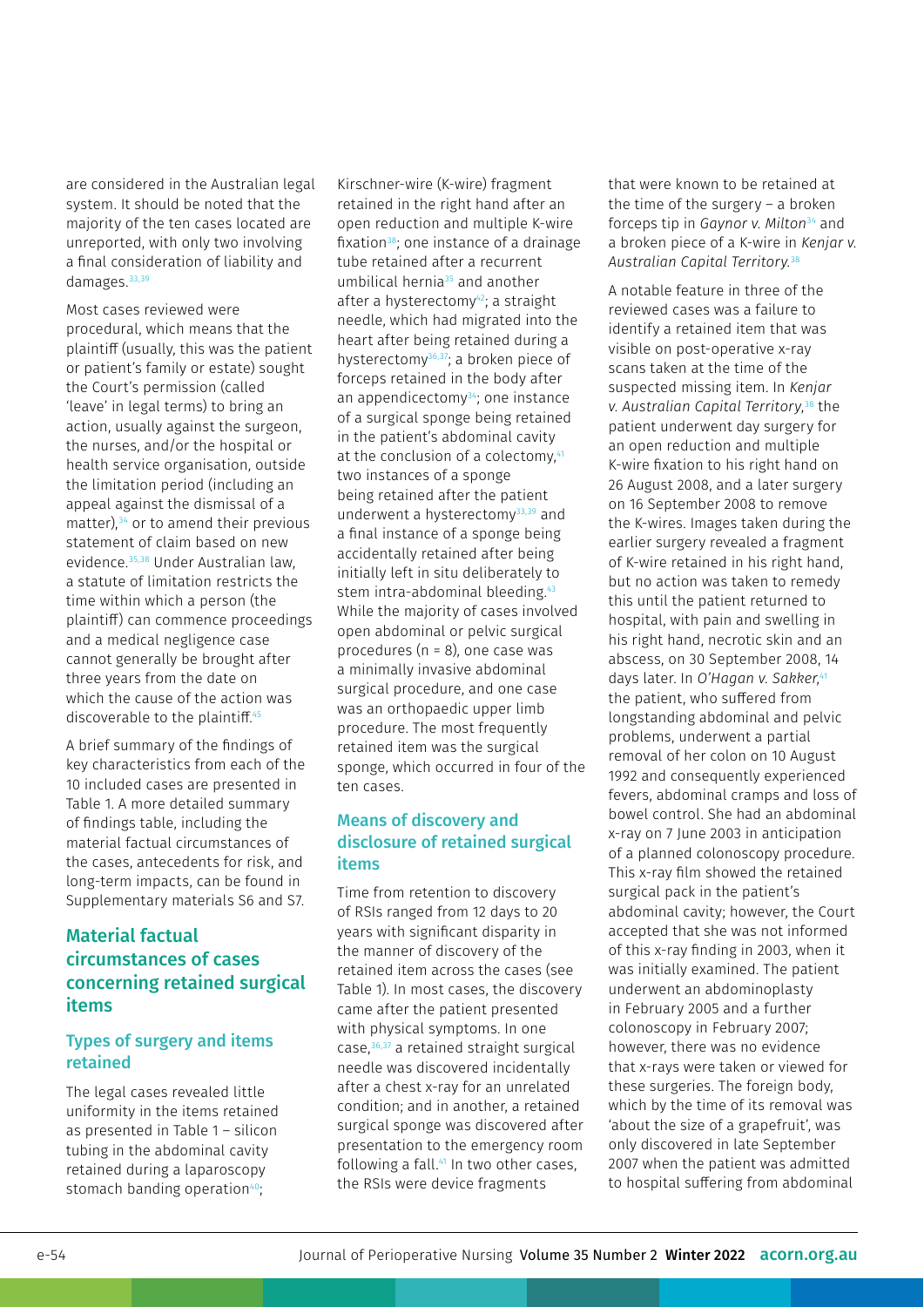#### Table 1: Summary of key findings table (abbreviated)

| Case, citation [date, state] hospital                                                                                                               | Type of | Date of<br>retention<br>(i.e. date of<br>surgery) | Type of surgery                                                                 | Item(s)<br>retained | <b>Means of discovery</b>                                                                                                                                                                                                                                               | Date of<br>discovery<br>[Disclosure]                                                                                 | Time from<br>retention to<br>discovery/<br>removal                                                |
|-----------------------------------------------------------------------------------------------------------------------------------------------------|---------|---------------------------------------------------|---------------------------------------------------------------------------------|---------------------|-------------------------------------------------------------------------------------------------------------------------------------------------------------------------------------------------------------------------------------------------------------------------|----------------------------------------------------------------------------------------------------------------------|---------------------------------------------------------------------------------------------------|
| Elliott v. Bickerstaff<br>[1999, ACT] <sup>33</sup>                                                                                                 | Private | 13 Jun 1991                                       | Total hysterectomy<br>and colpo-suspension                                      | sponge              | Patient complained of 'physical<br>problems'                                                                                                                                                                                                                            | 'about six weeks<br>later'                                                                                           | 'about six weeks'                                                                                 |
| Gaynor v. Milton; Ulladulla<br>Hospital [1981, NSW] <sup>34</sup>                                                                                   | Public  | 10 Jun 1975                                       | Appendicectomy                                                                  | piece of<br>forceps | Item known to be retained, confirmed<br>with x-ray                                                                                                                                                                                                                      | [Authors'<br>note: Date<br>of discovery<br>unclearl                                                                  | [Authors' note:<br>Details missing<br>from record]                                                |
| Hughes v. Minister for Health<br>East Pilbara Health Service<br>$[1999, WA]^{35}$                                                                   | Public  | 20 Dec 1994                                       | Insertion drainage<br>tubes                                                     | drainage<br>tube    | Patient complained of physical<br>symptoms (severe central abdominal<br>pain, nausea, vomiting, constipation,<br>fatigue); item found by x-ray and<br>ultrasound scan                                                                                                   | 21/22 Dec 1994<br>(item missing)<br>19 Jan 1995<br><i>(retention)</i><br>of item in<br>adbominal wall<br>discovered) | 28 days                                                                                           |
| Ives v. Australian Capital<br>Territory and Anor [1995, ACT] <sup>86</sup><br>The Australian Capital Territory<br>v. Ives [1996, ACT] <sup>37</sup> | Public  | 'on or around<br>12 Mar 1974'                     | Securing/removing<br>drainage tube in<br>connection with<br>hysterectomy        | straight<br>needle  | Patient had chest and spinal x-rays for<br>unrelated condition, item revealed                                                                                                                                                                                           | 11 Oct 1994                                                                                                          | 20 years,<br>7 months<br>[Authors' note:<br>item not removed<br>due to greater<br>perceived risk] |
| Kenjar v. Australian Capital<br>Territory [2014, ACT] <sup>38</sup>                                                                                 | Public  | 26 Aug 2008                                       | Open reduction,<br>multiple K-wire<br>fixation of right hand                    | piece of<br>K-wire  | Patient had pain, swelling, necrotic<br>tissue, abscess in right hand; x-ray<br>taken days after debridement surgery<br>revealed item                                                                                                                                   | 2 Oct 2008<br>[Authors' note:<br>Patient not<br>informed of<br>retention after<br>initial surgery]                   | 16 days                                                                                           |
| Langley & Warren v. Glandore<br>Pty Ltd & Thomson [1997, QLD] <sup>39</sup>                                                                         | Private | 22 Feb 1990                                       | Total abdominal<br>hysterectomy                                                 | sponge              | Patient had 'painful symptoms'<br>following surgery, subsequent surgery<br>revealed item                                                                                                                                                                                | 'some ten<br>months later'                                                                                           | 'some ten months<br>later'                                                                        |
| Miller v. Broadbent [1999,<br>$QLD ^{40}$                                                                                                           | Private | Oct 1992                                          | Laparoscopy stomach<br>banding                                                  | silicon<br>tubing   | Patient had ongoing abdominal pain,<br>item revealed during exploratory<br>surgery to identify cause of pain                                                                                                                                                            | 5 Jun 1996                                                                                                           | 3 years, 8 months                                                                                 |
| O'Hagan v. Sakker [2011,<br>NSW <sup>141</sup>                                                                                                      | Private | 10 Aug 1992                                       | Hemi-colectomy /<br>sigmoid colectomy                                           | sponge              | Patient admitted following fall,<br>complained of abdominal pain, x-ray<br>taken, item revealed                                                                                                                                                                         | 2 Oct 2007<br>[Authors' note:<br>Patient only<br>became aware<br>of RSI after<br><i>removal]</i>                     | 15 years, 1 month                                                                                 |
| Smith v. Marcus [1989, NSW] <sup>42</sup>                                                                                                           | Public  | 24 Nov 1977                                       | Hysterectomy and<br>insertion of drainage<br>tube                               | drainage<br>tube    | Patient had persistent pain and<br>discomfort in the stomach and pelvic<br>area exacerbated by walking. Eventually<br>had IVP examination, item present<br>on film but not in report; IVP film later<br>re-examined by GP, item confirmed by<br>ultrasound and CT scan. | 24 Nov 1987<br>[Authors' note:<br>Patient not<br>aware of RSI<br>previously]                                         | 10 years                                                                                          |
| Investigation into Death of<br>James Stirling McKinlay [2013,<br>TAS <sup>43</sup>                                                                  | Public  | 2 Jun 2012                                        | Follow-up surgery<br>for internal bleeding<br>post pancreaticoduo-<br>denectomy | sponge              | Multiple surgeries: item intentionally<br>retained to be removed at subsequent<br>surgery, item not found; x-ray and later<br>CT scan taken, item visible on both films<br>but not in either report; item revealed<br>during subsequent surgery                         | 14 Jun 2012                                                                                                          | 12 days                                                                                           |

ACT = Australian Capital Territory, NSW = New South Wales, WA = Western Australia, QLD = Queensland, TAS = Tasmania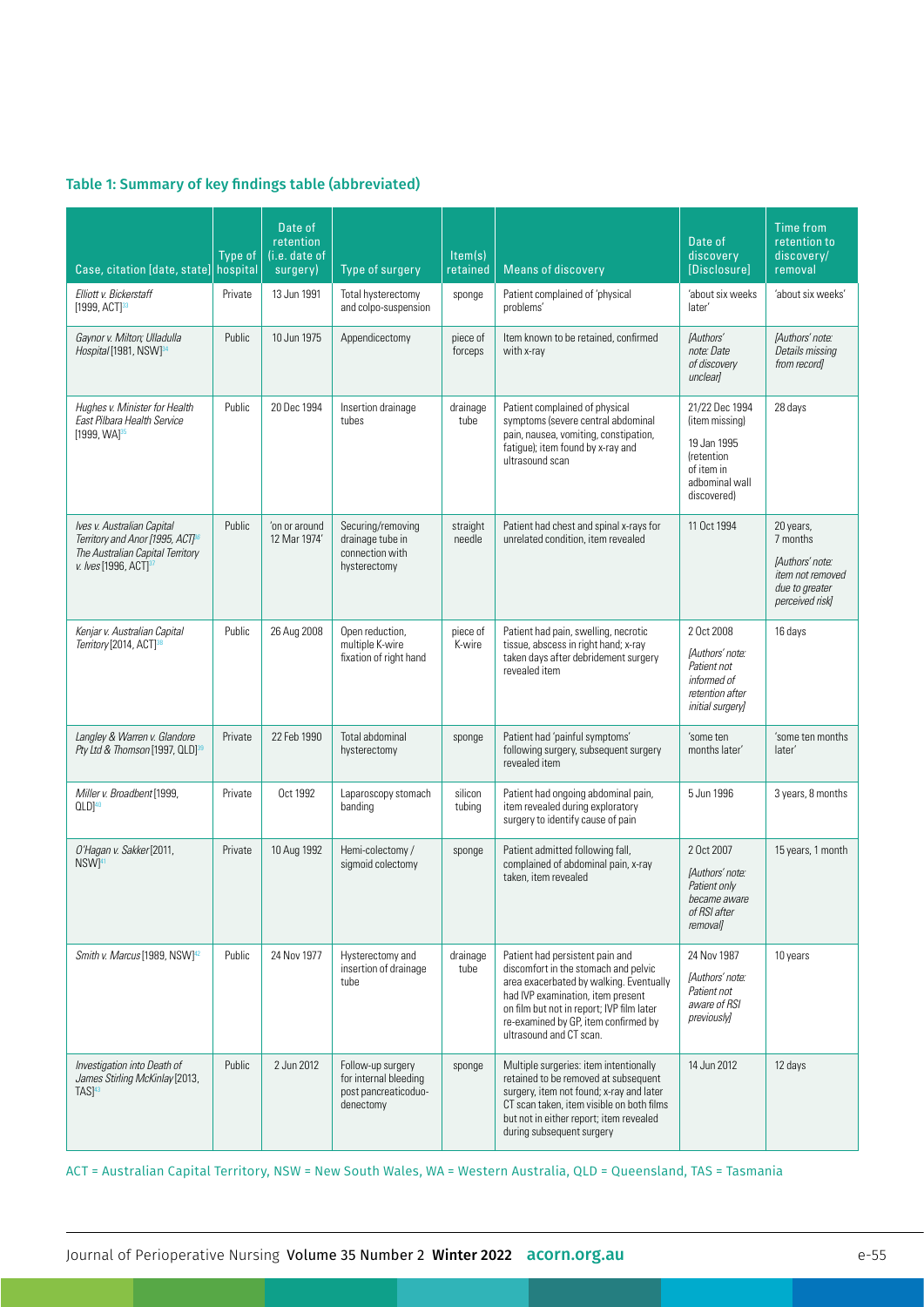pain after falling several days earlier. In the Tasmanian Coroners Court matter of the *Investigation into Death of James Stirling McKinlay*, 43 the retained pack was visible on an x-ray taken on 6 June 2012, but the radiologist did not report it, and managing doctors did not see it. The retained pack was visible in a CT scan of the abdomen on 7 June 2012, but again it was not noted. The retained pack, which was tightly compressed and separately located from the other packs, was discovered and removed during another operation on 14 June 2012.

In *Hughes v. Minister of Health*, 35 the discovery of a retained object was hindered by post-operative care failures. The patient underwent surgery in September 1993 to repair a recurrent umbilical hernia. In a later surgery, two drainage tubes were inserted to drain fluid buildup. These drainage tubes protruded from the patient's abdomen and were connected to a fluid suction apparatus. On 20 December 1994, the drainage suction apparatus was removed, as were stitches that held the drainage tubes in place. The drainage tubes remained in place, extending approximately 20 mm from the patient's abdomen. On 22 December 1994, the leftside drainage tube was found to be missing. Despite this discovery, the plaintiff was discharged from the hospital after the removal of the right-side drainage tube. After discharge, the patient suffered from 'severe central abdominal pain, nausea, vomiting, constipation and fatigue and was incapable of working'.35 X-rays and an ultrasound scan taken in early 1995 located the lost drainage tube within the anterior abdominal wall.

#### Antecedents for risk of retained surgical items

While information about antecedents for item retention is limited in some of the reviewed cases, a number of cases in the sample reflect current literature on contributing influences related to human factors, such as deviations from protocols and poor or no communication between health professionals.

#### Human factors – deviation from standard protocol

The review considered whether operating room staff involved in the litigated procedures had performed appropriate procedural steps and checks in relation to the management and accountability of surgical supplies and equipment. Deviation from established protocols regarding counts and record-keeping was implicated in five cases. Only five case reports discussed counts and contemporaneous recordkeeping in any detail. In four cases reporting on count status, the count was deemed correct at the end of surgery (see Table 2).

In *Langley & Warren v. Glandore Pty Ltd & Thomson*, 39 a sponge was left inside the patient's abdomen after a total abdominal hysterectomy. The surgeons were given general assistance by an instrument nurse and a circulating nurse employed by the hospital. The nurses were found to have made an error in tallying the number of sponges used, incorrectly balancing the number of sponges retrieved at the end of the surgery with the number opened during the procedure. In *Elliott v. Bickerstaff*<sup>33</sup> it was inferred at trial that the nurses present at the surgery miscounted the number of sponges used and provided the surgeon with 'unfounded assurances' that all items were accounted for, leading to the retention of a sponge in the

patient's abdominal cavity. In *Ives v. Australian Capital Territory*, 36 and its 1996 appeal on a procedural point. $37$ the court examined the retention of a straight needle in the patient's ventricle, which was alleged to have migrated from her abdomen after a hysterectomy in 1974. Evidence was led about the 'standard practice' of counting all needles at the end of the surgery and recording of the count reconciliation on a whiteboard by the nurse. 'There was no record of a needle having gone missing or having broken. If there had been, it would have been regarded as a serious event.'36

This recital of usual practice was confirmed by a nurse who routinely assisted the defendant surgeon. There was, however, no record kept of reconciling the needle check as it was not usual practice to keep a permanent record of the count in 1974. In *O'Hagan v. Sakker*, 41 which concerned the retention of a surgical pack after a sigmoid colectomy, the defendant surgeon also led evidence about usual hospital practice and procedures as at the operation date in 1992. However, in the absence of documentation in the medical records, the evidence of the surgeon's usual practice was treated with caution by the Court because '… most drivers of motor vehicles would assert that they invariably stop at red traffic control lights, yet common knowledge indicates that the work of red light traffic cameras tells a very different story'.41

The fifth case concerning a retained surgical sponge, the Tasmanian Coroners Court inquiry into the death of James Stirling McKinlay<sup>43</sup> specifically discusses the importance of easily accessible and consistent documentation. The court found that the deceased underwent a lengthy and complicated 'Whipples procedure' on 15 May 2012 to remove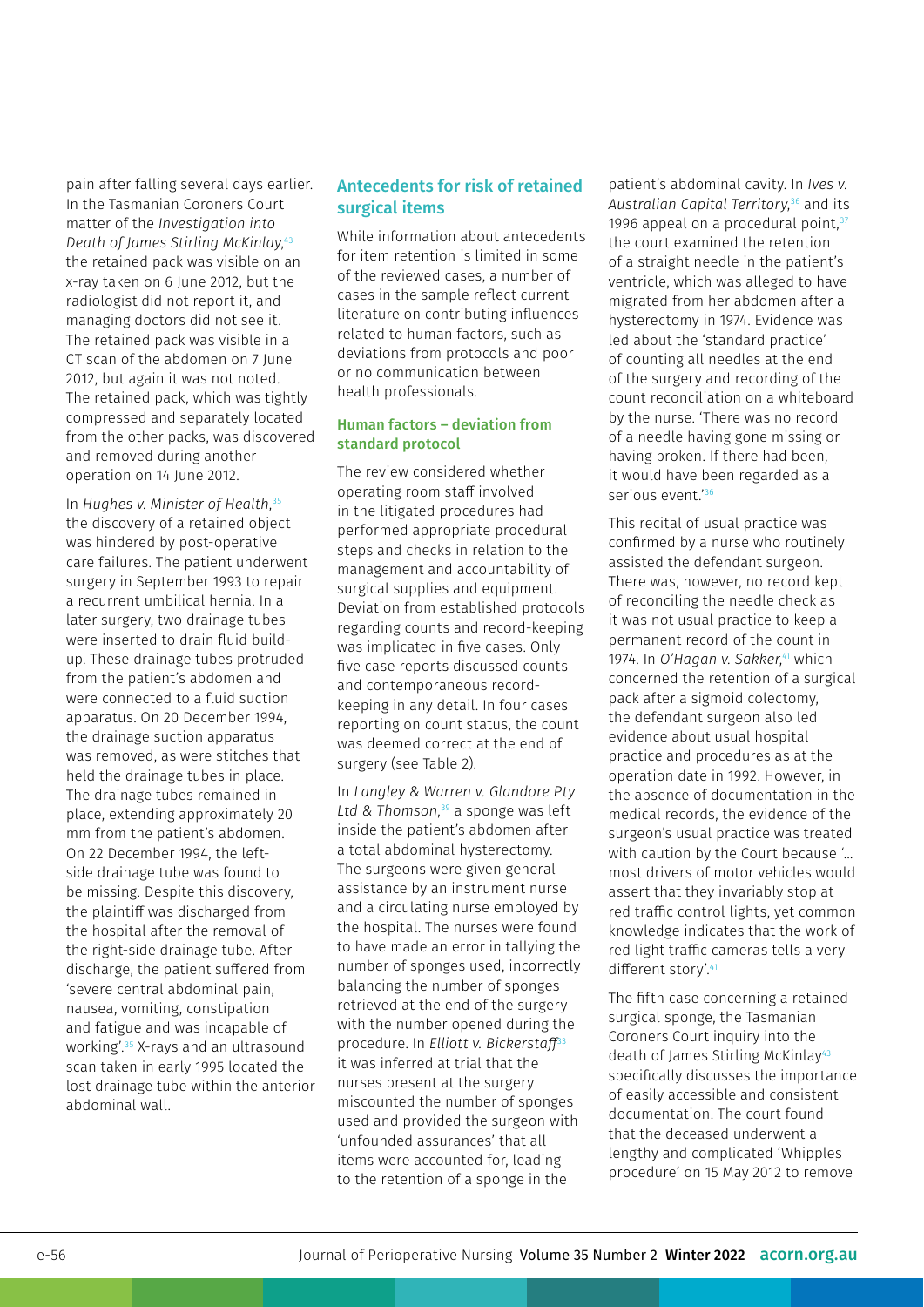| Case, citation [date, state]                                                                                                                        | $\overline{\text{Item}}(s)$<br>retained | Initial count             | Wound closure count         | Skin closure count                                                                                      | X-ray taken                                                                             |
|-----------------------------------------------------------------------------------------------------------------------------------------------------|-----------------------------------------|---------------------------|-----------------------------|---------------------------------------------------------------------------------------------------------|-----------------------------------------------------------------------------------------|
| Elliott v. Bickerstaff [1999, ACT] <sup>33</sup>                                                                                                    | sponge                                  | Not recorded in case note | Not recorded in case note   | Correct                                                                                                 | Unable to determine if x-ray<br>was taken                                               |
| Gaynor v. Milton; Ulladulla Hospital<br>$[1981, NSW]^{34}$                                                                                          | piece of<br>forceps                     | Not recorded in case note | Item known to be missing    | Item known to be missing                                                                                | Yes, later $(+)$                                                                        |
| Hughes v. Minister for Health East<br>Pilbara Health Service [1999, WA] <sup>35</sup>                                                               | drainage<br>tube                        | Not recorded in case note | Not recorded in case note   | Not recorded in case note<br>[Authors' note: Tube known<br>to be missing day after<br>stitches removed] | Yes. later $(+)$                                                                        |
| Ives v. Australian Capital Territory<br>and Anor [1995, ACT] <sup>36</sup><br>The Australian Capital Territory v.<br>Ives [1996, ACT] <sup>37</sup> | straight<br>needle                      | Not recorded in case note | Not recorded in case note   | Correct                                                                                                 | Yes, much later and unrelated<br>$(+)$                                                  |
| Kenjar v. Australian Capital Territory<br>[2014, ACT] <sup>38</sup>                                                                                 | piece of<br>K-wire                      | Not recorded in case note | Not recorded in case note   | Not recorded in case note                                                                               | Yes, later $(DOS)(+)$                                                                   |
| Langley & Warren v. Glandore Pty Ltd<br>& Thomson [1997, QLD] <sup>39</sup>                                                                         | sponge                                  | Not recorded in case note | Not recorded in case note   | Correct                                                                                                 | Unable to determine if x-ray<br>was taken                                               |
| Miller v. Broadbent [1999, QLD] <sup>40</sup>                                                                                                       | silicon tubing                          | Not recorded in case note | Not recorded in case note   | Not recorded in case note                                                                               | Yes, later (-); later exploratory<br>surgery $(+)$                                      |
| O'Hagan v. Sakker [2011, NSW] <sup>41</sup>                                                                                                         | sponge                                  | Not recorded in case note | Not recorded in case note   | Correct                                                                                                 | Yes, 2003 x-ray (+) but<br>reported (-); 2003 x-ray re-<br>examined later $(+)$         |
| Smith v. Marcus [1989, NSW] <sup>42</sup>                                                                                                           | drainage<br>tube                        | Not recorded in case note | Not recorded in case note   | Not recorded in case note                                                                               | Yes, later, several x-rays<br>reported (-); x-rays and IVP<br>re-examined later $(+)$   |
| Investigation into Death of James<br>Stirling McKinlay [2013, TAS] <sup>43</sup>                                                                    | sponge                                  | Not recorded in case note | Item intentionally retained | Incorrect - intentional<br>retention                                                                    | Yes, later, misread (-); later<br>CT scan misread (-); later<br>exploratory surgery (+) |

#### Table 2: Count status at key timepoints in the counting procedure

Notes: (+) Retained item found on x-ray; (-) Retained item not found on x-ray

Abbreviations: DOS = day of surgery, IVP = intravenous pyelogram, ACT = Australian Capital Territory, NSW = New South Wales, WA = Western Australia, QLD = Queensland, TAS = Tasmania

a cancer of the bile duct. Between the date of surgery and 1 June 2012, he underwent multiple surgeries, which unsuccessfully sought to address internal bleeding. The operating room nurse's report for a further surgery on 2 June 2012 recorded that one large pack and six small packs were deliberately left in position to stem intraabdominal bleeding. After surgery, the patient was transferred, with his medical records and notes, to the Royal Hobart Hospital. Surgery was undertaken on 4 June 2012 and six packs were removed, but one pack was accidentally retained. While Coroner Pearce found that the retained pack did not contribute to the patient's death, he found that

the deceased was transferred to the Royal Hobart Hospital with an incomplete medical record, which failed to formally communicate the number of packs left in situ on the handover. The Coroner recommended that because the count procedure is used as a risk mitigation strategy, it requires due diligence and care to ensure that the recording of the count is accurate, consistent between nursing and medical team members, and easily accessible as a communication tool, not only between clinicians but also between facilities when patients are transferred.43 The Coroner also made the following recommendation: 'Each hospital should also consider whether a practice of abdominal

x-ray following emergency abdominal surgery to identify and reduce the risk of retained packs might be appropriate'.<sup>43</sup>

In all of these cases, the procedures described correspond with the 15<sup>th</sup> edition of the Australian College of Perioperative Nurses (ACORN) *Standards for Perioperative Nursing in Australia*, which states that 'All members of the operating or procedural team have a duty to collaborate to ensure that all items used during surgery and procedures are retrieved … accounted for and appropriately documented.<sup>16 p.75</sup>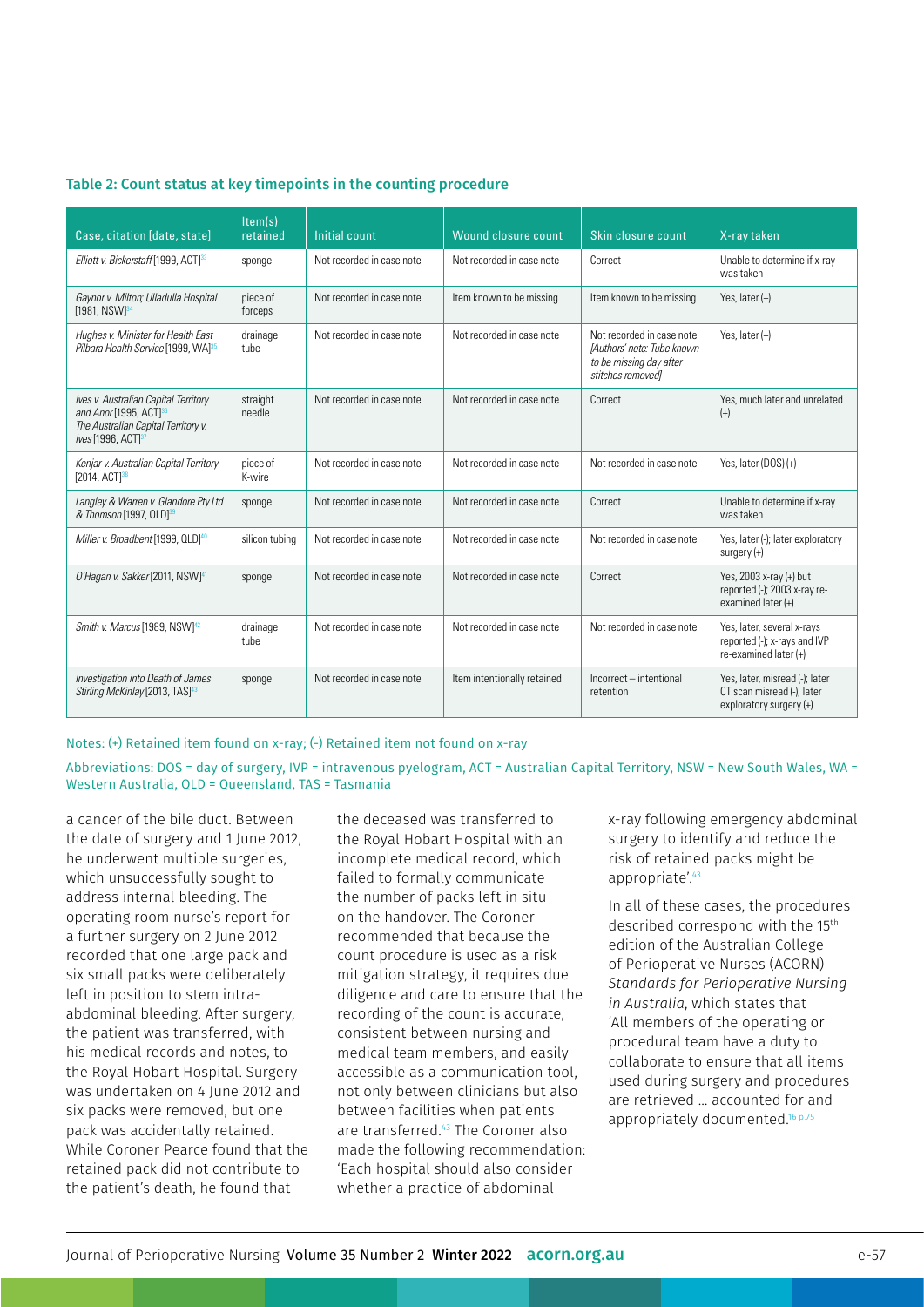#### Human factors – communication, verbal and written

Judgments in many cases linked deviations from the protocol closely to either inadequate verbal communication or written communication in the patient records. In two of the four cases concerning a retained surgical sponge, the count was communicated and documented (according to medical records) to be correct at the end of the surgery.<sup>33,39</sup> In one case, the correct count was implied from the trial transcripts, despite a lack of written records confirming this.41 In either case, the presence or absence of written records impacted on the success of the plaintiff's or defendant's case. For example, in *O'Hagan v. Sakker*, 41 the judge commented on the expectation of certain documents contained in the medical record to be able to provide evidence '… whether or not the relevant items were counted at the conclusion of the operation, and whether such counting was the subject of the signing off, in conformity with the usual practice'.<sup>41</sup>

The cases in this sample underline the importance of clear and accessible communication, both verbal and written, as a safeguard to preventing RSIs.

#### Harm suffered and unintended consequences

Eight out of ten records reported harm suffered by the patient as a consequence of a retained surgical item. Physical harm was described in two cases. $39,40$  In five cases. a range of both physical harms and psychosocial harms were described,33,35,38,40,41 although in one of these the physical symptoms were masked due to multiple existing comorbidities and were re-investigated after the patient presented to

the emergency department for an unrelated fall.<sup>41</sup> In one case, there was no mention of physical harm prior to discovery; however, psychosocial symptoms manifested after the retained item was discovered on a chest x-ray taken for an unrelated reason.36,37

It is important to note the potential for psychosocial harm as a corollary of a lengthy retention as evidenced in the following cases. In *O'Hagan v. Sakker*, 41 the patient suffered from illhealth and pain most of her life and had undergone multiple operations in an attempt to improve her quality of life. Evidence was tendered that as a consequence of the discovery and removal of a retained pack in her abdomen 15 years after the relevant surgery '…the plaintiff has become preoccupied with, and focussed upon, what she considers to have been the deleterious effects upon her health as a result of the pack having been left in her abdominal cavity. She has been preoccupied with psychological problems'.<sup>41</sup>

Similarly, the patient in *Ives v. Australian Capital Territory* became 'depressed and anxious' after learning about the presence of an 'extremely long' and fractured needle in her heart ventricle, which had migrated from her abdomen after being retained there more than twenty years earlier.<sup>36</sup> In *Elliott v. Bickerstaff*, 33 the patient developed 'ongoing psychological and physical problems' as a result of the six-week retention of a sponge in her abdomen. In the case of *Smith v. Marcus*, 42 the plaintiff endured constant pain, soreness and discomfort in the pelvic and stomach region, exacerbated by walking. After ten years of persistent pain, multiple visits to a range of medical practitioners ordering a myriad of diagnostic tests, the cause was later discovered to be a retained drainage

tube, determined to be in situ ten years after surgery. Apart from the apparent physical harm in this case, psychosocial harm manifested in the patient's feeling of self-doubt after years of being told that there was nothing wrong with her. The Court assessed that the patient was '…a relatively unsophisticated lady who understandably seems to have adopted the attitude that whatever the cause of her problems a variety of skilled doctors after testing could detect nothing wrong and that she should learn to live with her ongoing discomfort'.42

The plaintiffs (patients) in all cases suffered from harm post-surgery, regardless of the type of surgery, the item retained or the length of time from retention to discovery; with psychosocial harm manifesting more in cases where the patient complained of ongoing physical pain but whose complaints were dismissed or in those patients living with an RSI once they became aware of the presence of the item and potential worse outcomes they could have suffered.

### **Discussion**

### Supplementing existing retained surgical item data sets by analysis of Australian case law

It is well accepted in the academic and popular literature that reported incidents of RSIs are considered the 'tip of the iceberg' when looking at the true extent of the problem in hospitals around the world. This may be due to the current absence of mandatory reporting of 'near misses' and failures or delays in discovering RSIs due to patients who may be asymptomatic or suffering from non-specific symptoms<sup>46</sup> – that is, symptoms not initially linked to a prior surgical procedure.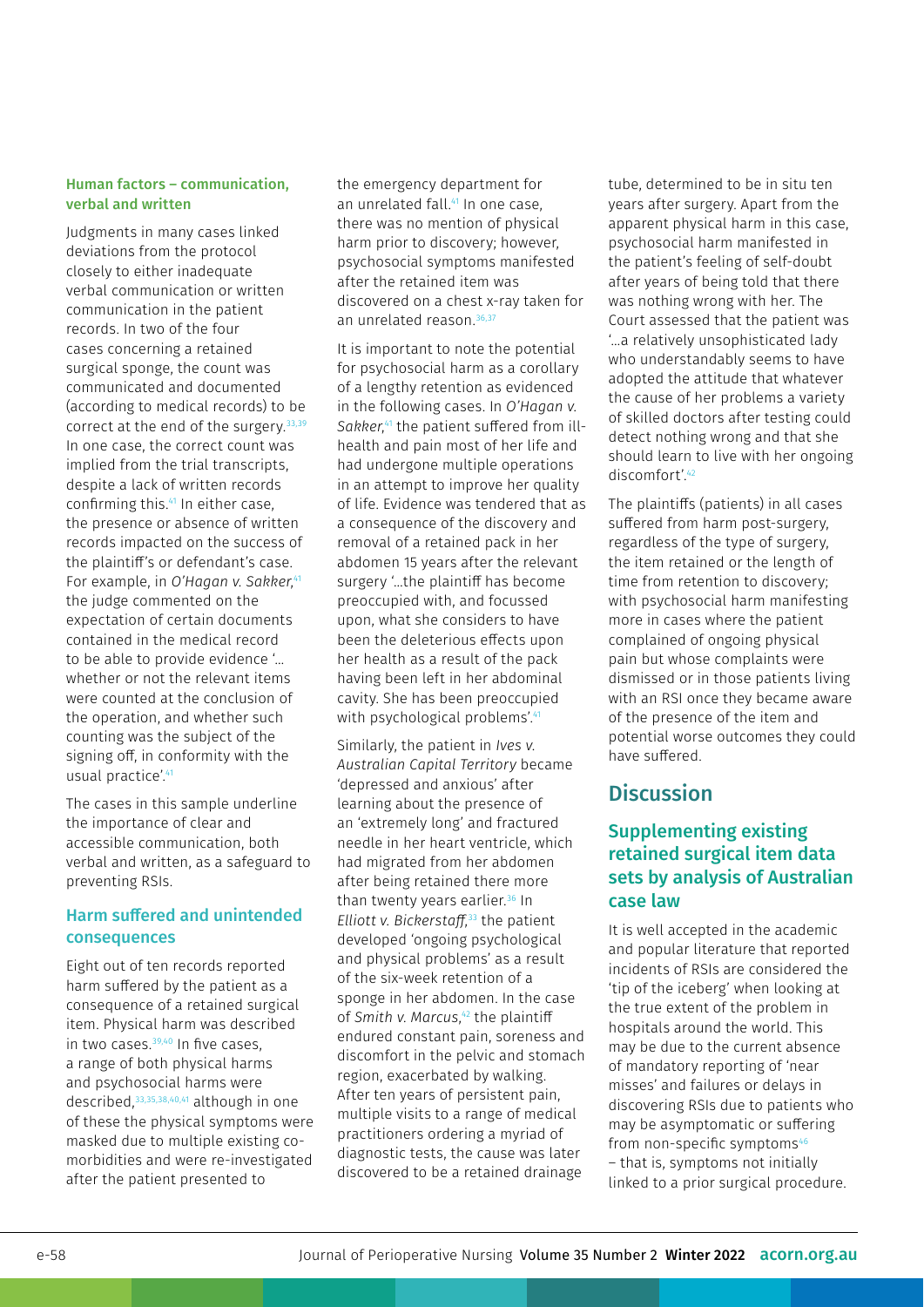Furthermore, the number of incident reports for a specific event may not be a reliable reflection of the frequency of that event nor of the true risk of the event occurring. For example, following their study of a falls prevention program, Abujudeh et al. warned that the prevalence of incident reports may be more a reflection of a particular organisational focus on reporting of particular incidents at that point in time.47 More concerning is the Grattan Institute report on strengthening safety statistics, 48 which concluded that incident reports cannot be relied upon to benchmark performance over time or across organisations, or to help understand what types of adverse events or harm to patients are most prevalent. This may be because incident reporting is mostly voluntary; and, where mandatory, reporting criteria and definitions (such as 'end of surgery') are not always clear or consistent, resulting in inconsistency in measurement indicators. This, therefore, contributes to the possible underestimation of the actual risk of a patient leaving the operating room with an RSI.

The National Hospital Morbidity Database, published by the Australian Institute of Health and Welfare  $(AIHW)$ ,<sup>27</sup> provides a useful overview of the incidence of RSI retention, while a number of state government reports detailed circumstances that contributed to the retention of surgical items in specific cases. The range of factors at different levels of the process leading up to an RSI, from unsafe individual actions to latent hazard conditions within the organisational system, demonstrate the application of Reason's accident causation model.31,32 Some of these incidents arose from procedural failures (e.g. operating staff's non-adherence

to the use of the instrument count sheet, reliance on memory to remove a surgical gauze at the end of a procedure, performance of an organ closure despite incorrect swab count, commencement of wound closure prior to the completion of the first surgical count), and some from communication failures (e.g. a failure to report a missing swab after the initial swab tally was found to be incorrect, failure to confirm removal of a pack inserted by the anaesthetist). Retention also arose from issues with surgical instruments or equipment (e.g. use of equipment with easily removable parts, equipment failure) and use of other ancillary equipment (e.g. incorrect reading of intra-operative or post-operative x-rays or other scans).

Government reports provide a useful glimpse of RSI incidents; however, findings from government reports of mandatory reporting are typically based on root cause analysis, which is inherently subject to human biases of the investigators, such as hindsight bias or attribution error, as they attempt to determine causal factors of an adverse event.<sup>49</sup> The aim of our study was not to find the one cause, *per se*, of the RSI or to attribute blame. We took the stance recommended by Henriksen et al.<sup>49 p.71</sup> 'to be fair and yield new knowledge'. As such, our efforts were directed at the antecedent circumstances that existed for the operating room personnel before the item was retained to make sense of the previously unknown factors contributing to the retention. This study sought to examine the antecedent circumstances leading up to, and the human costs arising from, the retention of surgical items through the lens of Australian case law reports of legal proceedings relating to RSIs.

### Review and synthesis of Australian case law

Our study involved a review of civil cases, medical disciplinary cases, coronial cases and criminal cases across all Australian jurisdictions. Only ten original cases concerning incidents of retained surgical items were located, a very small number when compared with the 322 incidents of retained items requiring re-operation or a further surgical procedure reported by Australian hospitals in the years between the years 2005–2006 and 2015–2016.27

Despite the small sample of cases available, it was possible to derive a number of observations regarding the Australian legal system's consideration of claims relating to RSIs, particularly in relation to most commonly retained items, the length of delay between retention and discovery, antecedents to retention, the human costs of retention and risk prevention strategies. We found that surgical sponges made up the highest proportion of surgical items retained (40%). This not only aligns with previous studies but also continues to be confirmed in more recent studies of root cause analysis investigation reports.<sup>50</sup>

In their study of reports from 2010 to 2015, Hibbert et al. found that nearly a quarter of the retained surgical items were discovered either immediately in the postoperative period or on the day of the procedure, while about one sixth were only detected after six months, with the longest period being 18 months.50 As our study examined legal cases across a much longer time frame, we were able to uncover that the time between retention and discovery could be as long as 20 years.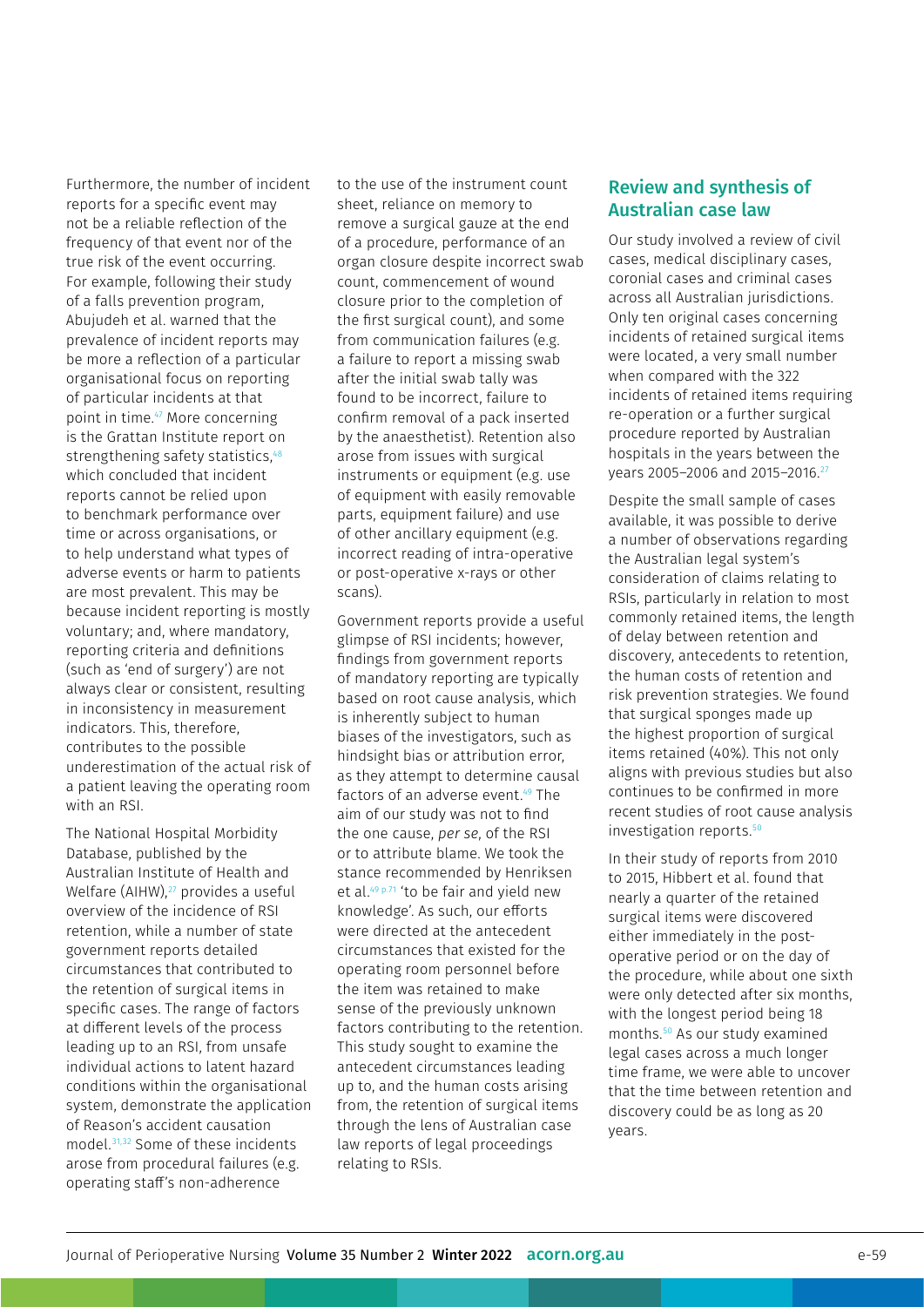From these cases, it is evident that retention of surgical items (which encompasses a diverse range of items) is a widespread phenomenon that cannot be attributed to a particular surgical practice or type of surgery. As discussed above, retention may be impacted by a number of human factors including failure to adhere to established risk mitigation processes, deficient communication and record-keeping,50 and issues surrounding post-operative care practices including omissions in clinical handover information or misreading or misinterpretations of post-operative diagnostic x-rays, where in some cases, retained items later determined to be visible on post-operative scans were not identified at the time of the scan. The human factors implicated in the reviewed cases were referred to by the judges in their decisions and recommendations to address failures in the system that enabled human factors failures. The cases also revealed physical and psychosocial harms allegedly experienced by patients due to retention of the surgical item. Some of these harms were exacerbated by a lengthy delay before discovery, and most were certainly not known or expected at the time of transfer from the operating room or even prior to discharge from hospital.

Clark and Oakley51,52 argued that patients should be provided with comparative information about surgeons' performance as part of the informed consent process (which is a universal pre-requisite for elective surgery) and quality assurance processes. The identified cases illustrate that operating room staff work as a team with shared responsibility and accountability for patient safety;<sup>7</sup> therefore, surgeon performance data alone may not necessarily be useful in the case

of minimising RSIs, particularly in cases of prolonged retention. We did find, though, that current teambased risk mitigation strategies, including counting, communicating and documenting items used during surgery, are not always effective.<sup>7</sup>

### Need for multidisciplinary guidelines for perioperative practice

Like in many countries around the world, most facilities in Australia have incorporated the World Health Organization's (WHO's) Surgical Safety Checklist into routine practice in the operating room, with varying degrees of success.<sup>53</sup> Although the WHO has encouraged facilities to adapt the checklist to fit local practice, the checklist includes only one item specifically targeting prevention of RSIs – that is, during the 'sign out' phase the 'nurse verbally confirms with the team … that instrument, sponge and needle counts are correct (or not applicable)'. In Australia, ACORN is the only professional body providing explicit guidance, in the form of standards for perioperative practice, related to the prevention of RSIs.16 We have not been able to identify any published equivalent guidance produced by the Royal Australasian College of Surgeons (RACS) or the Australian and New Zealand College of Anaesthetists (ANZCA) for their members. This may be because the responsibility for the management of accountable surgical items has historically been considered the domain of the perioperative nurse, despite the multidisciplinary team environment in which surgical procedures are typically conducted. It is therefore timely to consider the development of multidisciplinary guidelines for perioperative practice that are endorsed by the professional bodies of all disciplines that make up the team.

The cases analysed in our study highlight the importance of shared responsibility, particularly for communication and documentation, and for compliance with established processes to reduce the risk of harm. The cases also highlight varying outcomes in judicial determinations of alleged negligence in the advent of an RSI. However, as such, it appears that the 'elaborate ritual'<sup>33</sup> of manual counting and management of accountable items prescribed by ACORN in the national standards for the profession is not sufficient to prevent all incidents of RSIs from occurring. In all included case reports that explicitly discuss the count procedure, the procedures described correspond with current *Standards for Perioperative Nursing in Australia*16 [15th edition]. As such, the fact that these procedures were not sufficient to avoid the retention of surgical items is a relevant consideration for contemporary prevention and protective strategies. Our findings in this context align with the recent findings by Gunnar et al.<sup>5</sup> in their study of root cause analysis of RSI events, which found that a majority of incidents (64%) involved human factors issues (e.g. staffing changes during shifts, staff fatigue), policy/procedure failures (e.g. failure to perform methodical wound sweep) or communication errors.<sup>54</sup>

In addition, standard and usual processes outlined in the 15th edition of *Standards for Perioperative Nursing in Australia* for locating missing items in the event of a discrepancy in the count, including immediately notifying the surgeon, requesting a thorough reexploration of the wound, search of environmental surroundings and intra-operative imaging, do not provide a completely effective prevention strategy. This conclusion, derived from an analysis of case law, is supported not only by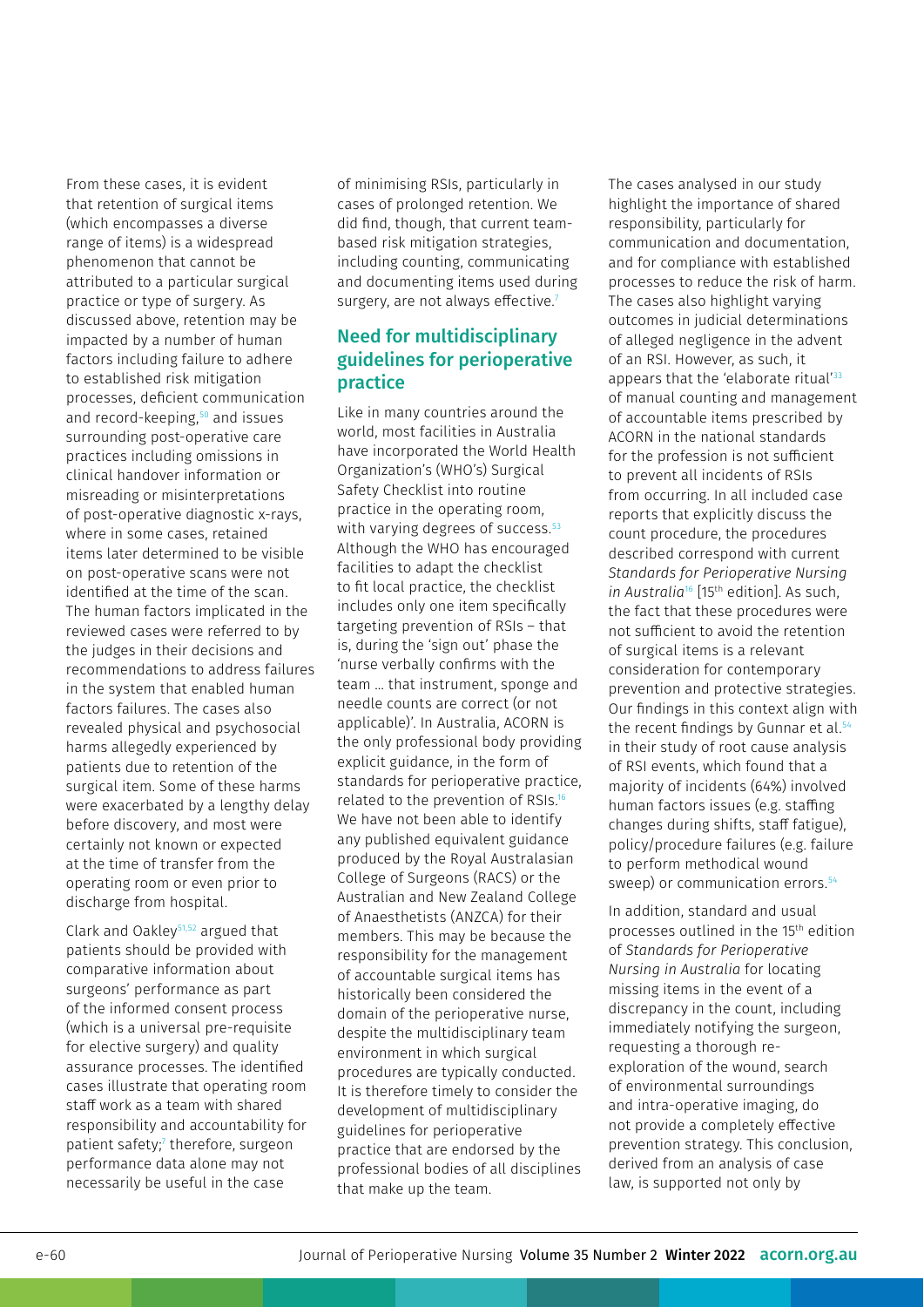the literature but also by state government patient safety reports that point to procedural noncompliance as a key contributing factor to surgical item retention. This naturally leads us to consider the need to adopt newer, technologically advanced adjunctive strategies, particularly those with evidence of effectiveness.20,21,54 This strategy to improve detection and supplement counts, and the need for an evidence base in this area, was also highlighted by Hibbert et al.<sup>50</sup> The continued persistence of RSIs across the world, including Australia, highlights the shortcomings of current prevention strategies in totally preventing this sentinel event and at the same time questions the assumption that an RSI is a neverevent.

### Patient engagement for early detection of retained surgical items

The occurrence of never-events, such as RSIs, undermines the trust and confidence that the public has in a health care system. Most facilities follow patients up for signs and symptoms of infection. A survey of 462 internal medicine patients across five university hospitals in Finland<sup>55</sup> found that when patients have positive health care service experiences, they participate more in ensuring their own safety during hospital care. This premise could naturally extend to post-hospitalisation patient safety practices. It is worth considering a longer post-operative followup period and investigation of all patient-reported outcome measures (PROMs), regardless of whether the symptoms reflect 'usual' postoperative complaints (like surgical pain or surgical site infection) or are non-specific. Of course, the patient may not tell us at the time that something had been left behind.

However, health care professionals need to improve the information and encouragement we give to patients, so patients can be more pro-active in their own post-operative safety practices,55 such as reporting signs and symptoms, some of which could assist in identifying RSIs earlier in the post-discharge period.

Perhaps, RSI should become a routine differential diagnosis until ruled out when patients report post-operative complaints. This recommendation may serve as a useful outward indicator to patients that the health care system values their participation in improving the safety and quality of health care, is listening to their worries, and is concerned with their safety.

### Need for globally standardised ontology and taxonomy and mandatory reporting

The true incidence and prevalence of RSIs is difficult to accurately quantify due to the nature of reporting as well as the inconsistency in operational definitions and measurement indicators. For example, inconsistency in reporting near misses, that is, situations of an incorrect count where the RSI is subsequently located prior to wound closure or prior to the patient leaving the operating room. Furthermore, there is very little data on miscounts, that is, situations where the count is deemed correct at the end of the procedure, yet an RSI is identified later after the wound is closed and the patient has left the operating room, and in many cases, the hospital.

The original definition of RSI in Australia was changed from 'retained instruments or other material after surgery requiring re-operation or further surgical procedure' in 2002 to 'unintended retention of a foreign

object in a patient after surgery or other invasive procedure resulting in serious harm or death' in 2018.<sup>56</sup> Serious harm is defined by the Australian Commission on Safety and Quality in Health Care (ACSQHC) as being permanent or long-term physical harm, permanent or longterm loss of function, shortened life expectancy, or the patient requiring life-saving surgical or medical intervention.56 This implies that if no serious harm or death results, then the incident does not need to be reported. This would also exclude near misses where the missing item was found before the wound was closed or the patient was transferred from the operating room. However, once again, this limits the opportunity to estimate true risk.

By contrast, in the United States of America (USA), the current Joint Commission definition is that 'an unintended retained foreign object (URFO) [is] an object that is retained after skin closure has occurred following an invasive procedure'<sup>57</sup>; that is, the definition is not limited to cases where the retention results in serious harm or death and does not specify that the patient has left the operating room. Contrary to this, the definition from the National Quality Forum, also in the USA, states, '…the patient has been taken from the operating/procedure room' (pB-4) [sic]. In the United Kingdom, the 2009 never-event was called 'retained surgical instrument postoperation', then 'retained instrument' and, finally, in 2011 'retained foreign body post-operation'.<sup>58</sup> The definitional inconsistency around the world has the potential to impact on the accuracy of indicators not only of actual RSIs but also of the true risk, making benchmarking problematic and contributing to the underestimation of the extent of the problem. Standardised data collection is important for accurately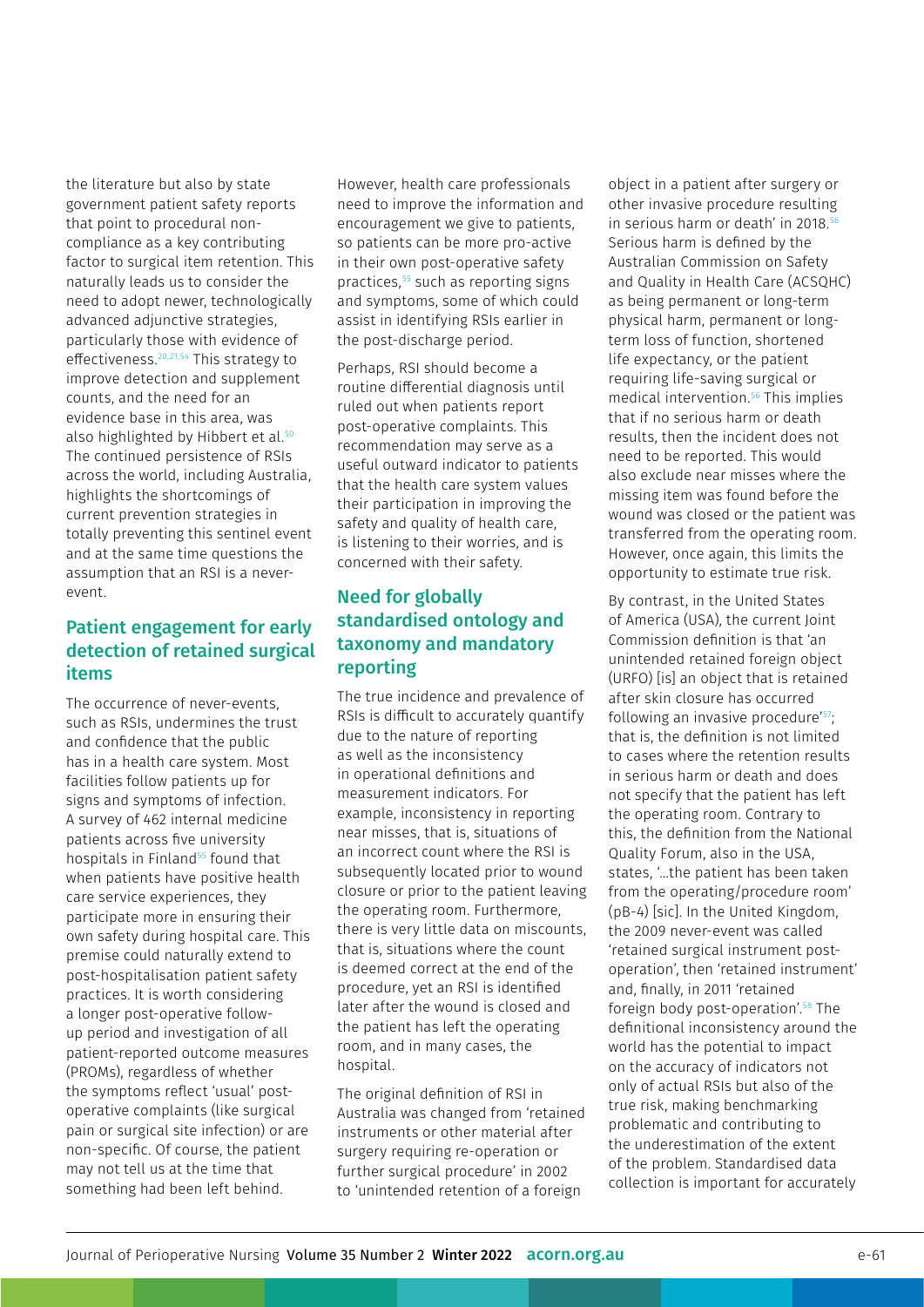interpreting outcomes data.<sup>59</sup> What is needed is a globally standardised ontology and taxonomy including operational definitions and clearly demarcated measurement indicators, and mandatory reporting based on these standard indicators.

#### Open access to data

Once accurate data is captured, the data need to be stored and made accessible. Changes in health care and developments in information systems have seen an increase in the use of big data sets captured in large national databases, particularly in surgical research.<sup>60</sup> Establishing a national or international registry for the tracking and surveillance of patients identified as having an RSI and those with a differential diagnosis of RSI would provide the opportunity for accurate estimates of the problem and of the risk, and may lead to global collaborative efforts to address this never-event. Donabedian's model of quality improvement posits that structure measures have an effect on process measures, which have an effect on outcome measures.<sup>61</sup> Thus, registry data that includes structure, process and outcome indicators would allow a more complete evaluation of current strategies for preventing RSIs as well as how we have moved forward to any sustainable improvements in reducing incidence and prevalence which, technically, should be zero.

### **Limitations**

We acknowledge the inherent limitations of using case law as a data source. First, in legal proceedings, the parties and their legal representatives argue their case and present the facts in a way that is likely to advance their claim and establish the necessary elements. In addition, when a judge is drafting their decision (judgment), the judge generally filters the detailed information presented at trial to only the facts that are material to the judicial reasoning process. This limits the case details that are publicly available for analysis. Second, the extent of information contained in the cases was a limitation. For example, some cases contained very detailed factual information, including antecedents and human costs of living with an RSI, whereas others simply provided a brief overview of the outcomes limited to less than a page of information. Varying degrees of information were provided about counts and contemporaneous record keeping.

The study was limited to cases that were available by searching publicly accessible databases, which resulted in our systematic review identifying only a small number of cases. In addition, most cases reviewed were procedural; as such, some of the factual circumstances, which would have been recorded in a report of the full trial decision were missing.

Further to this, more than 95 per cent of Australian medical litigation is settled (resolved) through negotiation or discontinued before a final judicial determination.<sup>7</sup> and the outcomes of the fact and details of the settlements are usually confidential. This limits the ability to engage in additional finegrain analysis that would have been undertaken in this review had these cases gone to trial.

Despite this, our critical analysis of these cases expands upon many of the issues raised in the government reports in terms of antecedents and human costs of living with RSI.

# Conclusion

An RSI can be discovered days, weeks, months or years after the original operation, usually

following the development of patient symptoms. Unintentional retention of surgical items has been recognised as such for more than a decade by the ACSQHC as an event that causes serious harm to patients and threatens society's perception of the Australian health care system. Mandatory federal reporting of RSIs as a sentinel event allows researchers to track the frequency of these events, while state reporting provides some anecdotal evidence as to specific case studies. Despite this, there is a current dearth of online, publicly available information that provides clear insights into the nature and extent of RSIs.

Our case law analysis supplemented data from state government reports that examine the immediate physical complications impacting the patient. Our analysis highlighted patient circumstances related to the aftermath of not only living with an RSI but also psychosocial and emotional distress once a patient becomes aware of living with an RSI, information that only comes to light following the delayed discovery of the retained item.

The case law related to RSIs to date is very limited, with only nine civil cases and one coronial case dealing with this issue since the early 1980s, which is explained by the small number of claims that proceed to publicly available judicial determination. Further research could extend to reviewing trial transcripts, as well as de-identified insurance claims and settlement documents (if not subject to a confidentiality agreement). Nevertheless, our review of the decided cases indicates that current forms of risk management to minimise or eliminate the incidence of this sentinel event, including standardsbased professional perioperative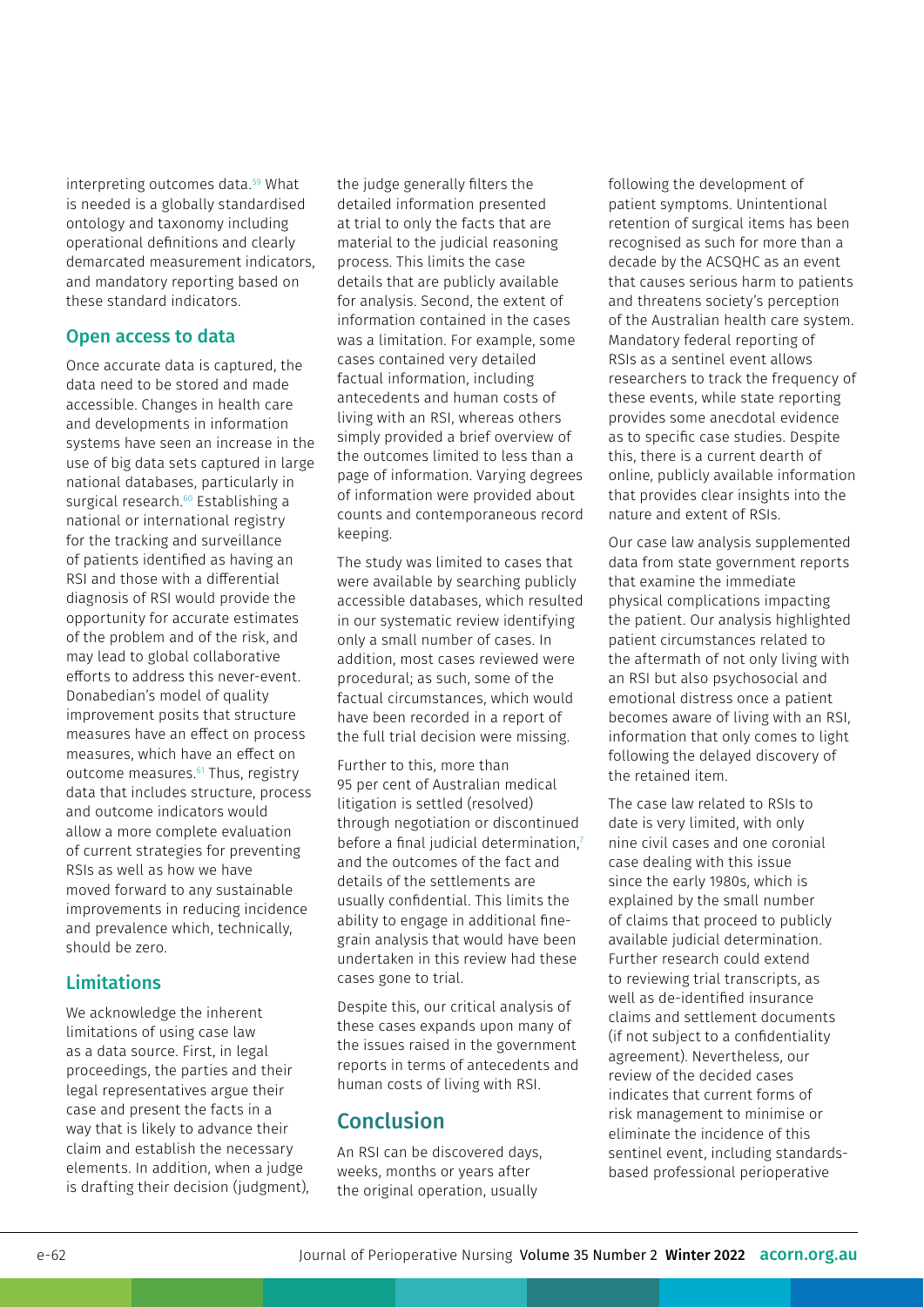practice and mandatory reporting of adverse events, are not always effective in preventing retention. Additional measures, including newer technologies for detection, should be explored, and those with clear evidence of effectiveness should be deployed where resources permit. In addition, estimates of the true risk of RSI in Australia can be improved by more standardised and consistent reporting of risk of RSIs – not just reporting of actual events but also near misses – and consistency across jurisdictions about the definition of RSIs, including whether it is limited to cases involving serious harm or death, and the timing of when an item is considered retained (for example, before or after wound closure, before or after leaving the operating room). Finally, this study has presented a starting point for a call to action for a consistent methodology, ontology and taxonomy for mining data from case law to inform better understanding of RSIs that can contribute to better estimates of the global nature and extent of the risk, as well as the problem.

# Data sharing statement

The data (case reports) underpinning the results presented in this study are available from publicly available databases and repositories. Details of these databases and repositories are included in the supplementary material related to the search strategy.

# Author contributions

SRO conceived the original idea and wrote the original study protocol and methodology, secured funding and resources, and provided project administration and supervision. JD contributed to the final methodology and collated and curated the case law data. JD extracted the data

and material factual circumstances of the cases. TC supervised and verified data extraction from the case law data. SRO and JD prepared the original draft manuscript. All authors conducted the investigation and formal text analysis, including data validation. SRO and JD prepared tables and figures for data visualisation. All authors critically reviewed and edited the submitted manuscript. All authors approved the final submitted version of the manuscript and are accountable for their own contributions to the work.

# Funding

This study was funded by a small internal grant from the School of Public Health and Social Work, Queensland University of Technology. The grant was awarded to the first author, Sonya R Osborne. There is no grant number. The funders had no role in the study design, data collection and analysis, decision to publish or preparation of the manuscript.

# **Disclosure**

The authors have declared that no competing interests exist.

# References

- 1. Weiser TG, Haynes AB, Molina G et al. Size and distribution of the global volume of surgery in 2012. Bull World Health Organ. 2016;94(94):201–209F. DOI: 10.2471/ BLT.15.159293
- 2. Meara JG, Leather AJM, Hagander L et al. Global surgery 2030: Evidence and solutions for achieving health, welfare, and economic development. Lancet. 2015;386:569–624.
- 3. The International Surgical Outcomes Study Group. Global patient outcomes after elective surgery: Prospective cohort study in 27 low-, middle-, and high-income countries. Br J Anaesth. 2016;117(5):601–9. DOI: 10.1093/bja/aew316
- 4. Story DA, Leslie K, Myles PS et al. Complications and mortality in older surgical patients in Australia and New Zealand (the REASON Study): A multicentre, prospective, observational study. Anaesthesia. 2010;65(10):1022–30. DOI: 10.1111/j.1365-2044.2010.06478.x
- 5. Story DA. Postoperative complications in Australia and New Zealand (the REASON Study). Perioper Med. 2013;2(1):16. DOI: 10.1186/2047-0525-2-16
- 6. Woodfield J, Deo P, Davidson A, Yen-Ting Chen T, van Rij A. Patient reporting of complications after surgery: What impact does documenting postoperative problems from the perspective of the patient using telephone interview and postal questionnaires have on the identification of complications after surgery? BMJ Open. 2019;9(e028561):10. DOI: 10.1136/ bmjopen-2018-028561
- 7. Cockburn T, Davis J, Osborne S. Retained surgical items: Lessons from Australian case law of items unintentionally left behind in patients after surgery. J Law Med. 2019;26(4):841–8.
- 8. Moffatt-Bruce SD, Cook CH, Steinberg SM, Stawicki SP. Risk factors for retained surgical items: A meta-analysis and proposed risk stratification system. J Surg Res. 2014;190(2):429–36. DOI: 10.1016/j. jss.2014.05.044
- 9. Al-Qurayshi ZH, Hauch AT, Slakey DP, Kandil E. Retained foreign bodies: Risk and outcomes at the national level. J Am Coll Surg. 2015;220(4):749–59. DOI: 10.1016/j. jamcollsurg.2014.12.015
- 10. Gawande AA, Studdert DM, Orav EJ, Brennan TA, Zinner MJ. Risk factors for retained instruments and sponges after surgery. N Engl J Med. 2003;348(3):229–35. DOI: 10.1056/NEJMsa021721
- 11. Moffatt-Bruce SD, Ellison EC, Anderson HL et al. Intravascular retained surgical items: A multicenter study of risk factors. J Surg Res. 2012;178(1):519–23. DOI: 10.1016/j. jss.2012.02.053
- 12. Rowlands A. Risk factors associated with incorrect surgical counts. AORN J. 2012;96(3):272–84. DOI: 10.1016/j. aorn.2012.06.012
- 13. Wang CF, Cook C, Whitmill ML et al. Risk factors for retained surgical foreign bodies: A meta-analysis. OPUS Scientist. 2009;3(2):21–7.
- 14. Zarenezhad M, Gholamzadeh S, Hedjazi A et al. Three years evaluation of retained foreign bodies after surgery in Iran. Ann Med Surg. 2017;15:22–5. DOI: 10.1016/j. amsu.2017.01.019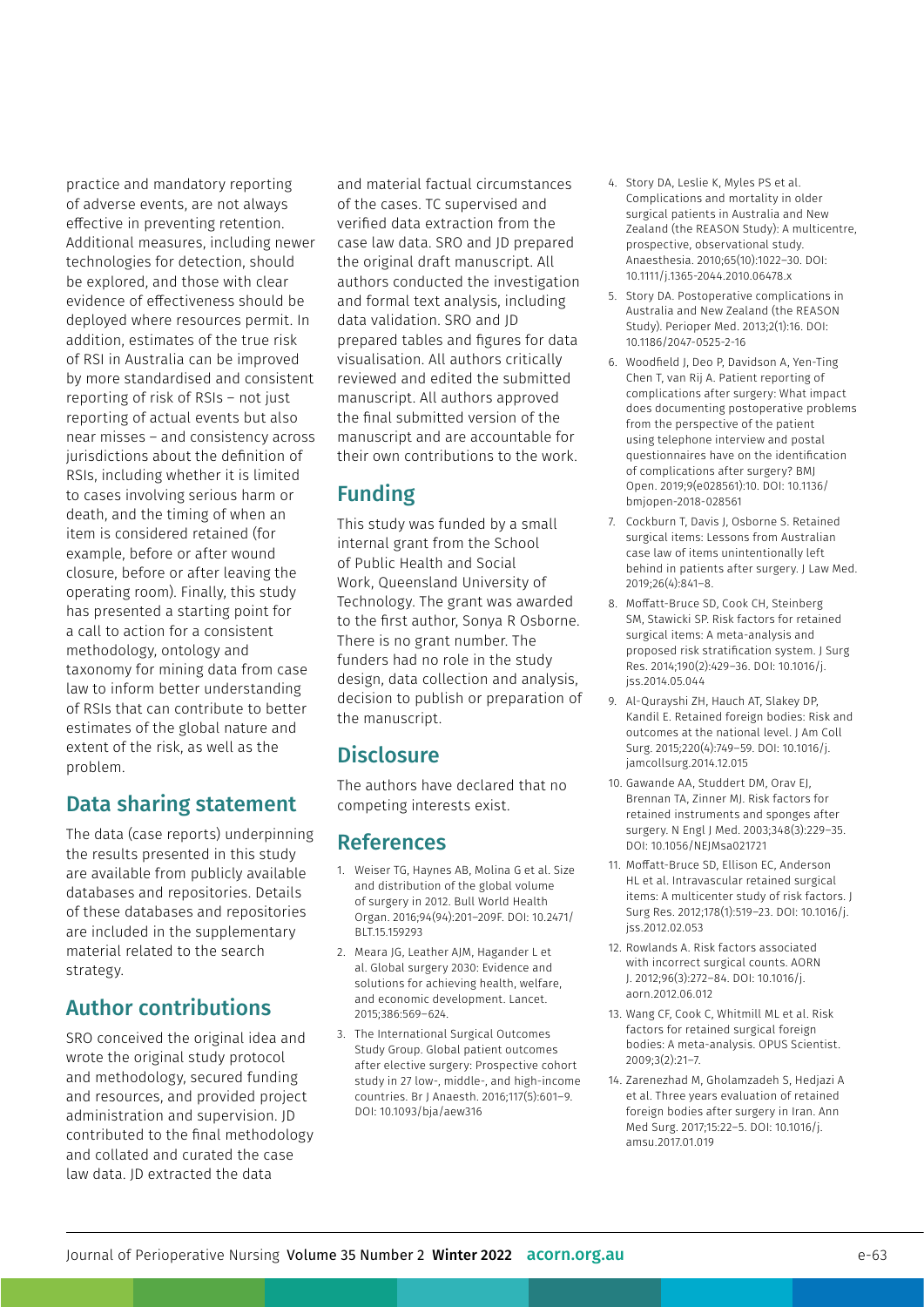- 15. Steelman VM, Shaw C, Shine L, Hardy-Fairbanks AJ. Retained surgical sponges: A descriptive study of 319 occurrences and contributing factors from 2012 to 2017. Patient Saf Surg. 2018;12(20):8. DOI: 10.1186/ s13037-018-0166-0
- 16. Australian College of Perioperative Nurses Ltd (ACORN). Standards for perioperative nursing in Australia. 15th ed. Adelaide, SA: ACORN; 2018 pp.75–82.
- 17. Egorova NN, Moskowitz A, Gelijns A et al. Managing the prevention of retained surgical instruments: What is the value of counting? Ann Surg. 2008;247(1):13–8. DOI: 10.1097/SLA.0b013e3180f633be
- 18. Cima R, Kollengode A, Garnatz J, Storsveen A, Weisbrod C, Deschamps C. Incidence and characteristics of potential and actual retained foreign objects in surgical patients. J Am Coll Surg. 2008;207(1):80–7. DOI: 10.1016/j.jamcollsurg.2007.12.047
- 19. Stawicki SP, Moffatt-Bruce SD, Ahmed HM et al. Retained surgical items: A problem yet to be solved. J Am Coll Surg. 2013;216(1):15– 22. DOI: 10.1016/j.jamcollsurg.2012.08.026
- 20. Rupp CC, Kagarise MJ, Nelson SM et al. Effectiveness of a radiofrequency detection system as an adjunct to manual counting protocols for tracking surgical sponges: A prospective trial of 2285 patients. J Am Coll Surg. 2012;215(4):524–33. DOI: 10.1016/j.jamcollsurg.2012.06.014
- 21. Williams TL, Tung DK, Steelman VM, Chang PK, Szekendi MK. Retained surgical sponges: Findings from incident reports and a cost-benefit analysis of radiofrequency technology. J Am Coll Surg. 2014;219(3):354–64. DOI: 10.1016/j. jamcollsurg.2014.03.052
- 22. Steelman VM, Alasagheirin MH. Assessment of radiofrequency device sensitivity for the detection of retained surgical sponges in patients with morbid obesity. Arch Surg. 2012;147(10):955–60. DOI: 10.1001/ archsurg.2012.1556
- 23. Organisation for Economic Co-operation and Development (OECD). Health at a glance 2017: OECD Indicators. Paris: OECD Publishing; 2017.
- 24. Organisation for Economic Co-operation and Development (OECD). Health at a glance 2019: OECD Indicators. Paris: OECD Publishing; 2019.
- 25. Christiaans-Dingelhoff I, Smits M, Zwaan L, Lubberding S, van der Wal G, Wagner C. To what extent are adverse events found in patient records reported by patients and healthcare professionals via complaints, claims and incident reports? BMC Health Serv Res. 2011;11(49):10. DOI: 10.1186/1472- 6963-11-49
- 26. Australian Commission on Safety and Quality in Health Care (ACSQHC). Accreditation outcome results and evidence of implementation of the national safety and quality health service (NSQHS) standards [Internet]. Sydney: ACSQHC; 2012 [cited 4 Apr 2021]. Available from: [www.safetyandquality.gov.au/sites/](https://www.safetyandquality.gov.au/sites/default/files/migrated/Accreditation-Outcome-Results-and-Evidence_NSQHS_-Standards-Web-Upload-11-Feb-2013-PDF-300KB.pdf) [default/files/migrated/Accreditation-](https://www.safetyandquality.gov.au/sites/default/files/migrated/Accreditation-Outcome-Results-and-Evidence_NSQHS_-Standards-Web-Upload-11-Feb-2013-PDF-300KB.pdf)[Outcome-Results-and-Evidence\\_NSQHS\\_-](https://www.safetyandquality.gov.au/sites/default/files/migrated/Accreditation-Outcome-Results-and-Evidence_NSQHS_-Standards-Web-Upload-11-Feb-2013-PDF-300KB.pdf) [Standards-Web-Upload-11-Feb-2013-PDF-](https://www.safetyandquality.gov.au/sites/default/files/migrated/Accreditation-Outcome-Results-and-Evidence_NSQHS_-Standards-Web-Upload-11-Feb-2013-PDF-300KB.pdf)300KB ndf
- 27. Steering Committee for the Review of Government Service Provision. Report on government services (all reports from 2005–2018). Canberra: Productivity Commission; 2005–2018.
- 28. Baude W, Chilton AS, Malani A. Making doctrinal work more rigorous: Lessons from systematic reviews. U Chi L Rev. 2017;84:37–58.
- 29. Williams CR. Tall Oaks from Little Acorns Grow: Commemorating 40 Years 1977–2017, Adelaide, SA: Australian College of Perioperative Nurses (ACORN); 2017.
- 30. Popay J, Roberts H, Sowden A, Petticrew M, Arai L, Rodgers M et al. Guidance on the conduct of narrative synthesis in systematic reviews [Internet]. ESRC Methods Programme; 2006 [cited 20 Jan 2019]. Available from: [www.lancaster.ac.uk/](https://www.lancaster.ac.uk/media/lancaster-university/content-assets/documents/fhm/dhr/chir/NSsynthesisguidanceVersion1-April2006.pdf) [media/lancaster-university/content](https://www.lancaster.ac.uk/media/lancaster-university/content-assets/documents/fhm/dhr/chir/NSsynthesisguidanceVersion1-April2006.pdf)[assets/documents/fhm/dhr/chir/](https://www.lancaster.ac.uk/media/lancaster-university/content-assets/documents/fhm/dhr/chir/NSsynthesisguidanceVersion1-April2006.pdf) [NSsynthesisguidanceVersion1-April2006.](https://www.lancaster.ac.uk/media/lancaster-university/content-assets/documents/fhm/dhr/chir/NSsynthesisguidanceVersion1-April2006.pdf) [pdf](https://www.lancaster.ac.uk/media/lancaster-university/content-assets/documents/fhm/dhr/chir/NSsynthesisguidanceVersion1-April2006.pdf).
- 31. Reason J. Human error: Models and management. BMJ. 2000;320(7237):768–70. DOI: 10.1136/bmj.320.7237.768
- 32. Elliot M, Page K, Worrall-Carter L. Reason's accident causation model: Application to adverse events in acute care. Contemp Nurs. 2012;43(1):22–8. DOI: 10.5172/ conu.2012.43.1.22
- 33. Elliott v. Bickerstaff (1999) NSWCA 453.
- 34. Gaynor v. Milton; Ulladulla Hospital (Unreported, Supreme Court of New South Wales Court of Appeal, Hope JA, Glass JA and Mahoney JJA, 5 November 1981).
- 35. Hughes v. Minister for Health (1999) WASA 131.
- 36. Ives v. Australian Capital Territory and Anor. (Unreported, Supreme Court of the Australian Capital Territory, Higgins J, 20 October 1995, 8 December 1995).
- 37. The Australian Capital Territory v. Ives (Unreported, Federal Court of Australia, Gallop, Wilcox and Finn JJ, 16 April 1996, 26 July 1996).
- 38. Kenjar v. Australian Capital Territory (2014) ACTSC 69.
- 39. Langley & Warren v. Glandore Pty Ltd & Thomson (1997) QCA 342.
- 40. Miller v. Broadbent (Unreported, Supreme Court of Queensland, Muir J, 6 August 1999, 12 August 1999).
- 41. O'Hagan v. Sakker (2011) 12 DCLR (NSW) 329; (2011) NSWDC 60.
- 42. Smith v. Marcus (Unreported, Supreme Court of New South Wales, Studdert J, 6 March 1989).
- 43. Record of Investigation into Death (without inquest) of James Stirling McKinlay (Tasmanian Coroners Court 2013, TASCD 142).
- 44. Moher D, Liberati A, Tetzlaff J, Altman DG; The PRISMA Group. Preferred reporting items for systematic reviews and metaanalyses: The PRISMA statement. PLoS Med. 2009;6(7):e1000097. DOI: 10.1371/ journal.pmed.1000097
- 45. Walsh A, Dubrow D, Hobill S, Morgan J, Matar J. Limitation periods: A state-bystate review [time limitations on personal injury actions]. Precedent. 2010;100:24–29.
- 46. Uluçay T, Dizdar MG, SunayYavuz M, Aşırdizer M. The importance of medico-legal evaluation in a case with intraabdominal gossypiboma. Forensic Sci Int. 2010;198(1):e15–e18. DOI: 10.1016/j. forsciint.2010.01.013
- 47. Abujudeh HH, Aran S, Besheli LD, Miguel K, Halpern E, Thrall J. Outpatient falls prevention program outcome: An increase, a plateau, and a decrease in incident reports. Am J Roentgenol. 2014;203(3):620– 26. DOI: 10.2214/AJR.13.11982
- 48. Duckett S, Jorm C. Strengthening safety statistics: How to make hospital safety data more useful [Internet]. Melbourne: Grattan Institute; 2017 [cited 10 Aug 2021]. Available from: [https://grattan.edu.au/](https://grattan.edu.au/wp-content/uploads/2017/11/893-strengthening-safety-statistics.pdf) [wp-content/uploads/2017/11/893](https://grattan.edu.au/wp-content/uploads/2017/11/893-strengthening-safety-statistics.pdf) [strengthening-safety-statistics.pdf](https://grattan.edu.au/wp-content/uploads/2017/11/893-strengthening-safety-statistics.pdf)
- 49. Henriksen K, Dayton E, Keyes MA, Carayon P, Hughes R. Understanding adverse events: A human factors framework. In: Hughes R, editor. Patient safety and quality: An evidence-based handbook for nurses. Vol. 1. Rockville, MD: Agency for Healthcare Research and Quality; 2008:67–85.
- 50. Hibbert PD, Thomas MJW, Deakin A, Runciman WB, Carson-Stevens A, Braithwaite J. A qualitative content analysis of retained surgical items: Learning from root cause analysis investigations. Int J Qual Health Care. 2020;32(3):184–9. DOI: 10.1093/intqhc/mzaa005
- 51. Clark S, Oakley J. Informed consent and surgeon's performance. J Med Philos. 2004;29(1):11–35. DOI: 10.1076/ jmep.29.1.11.30415